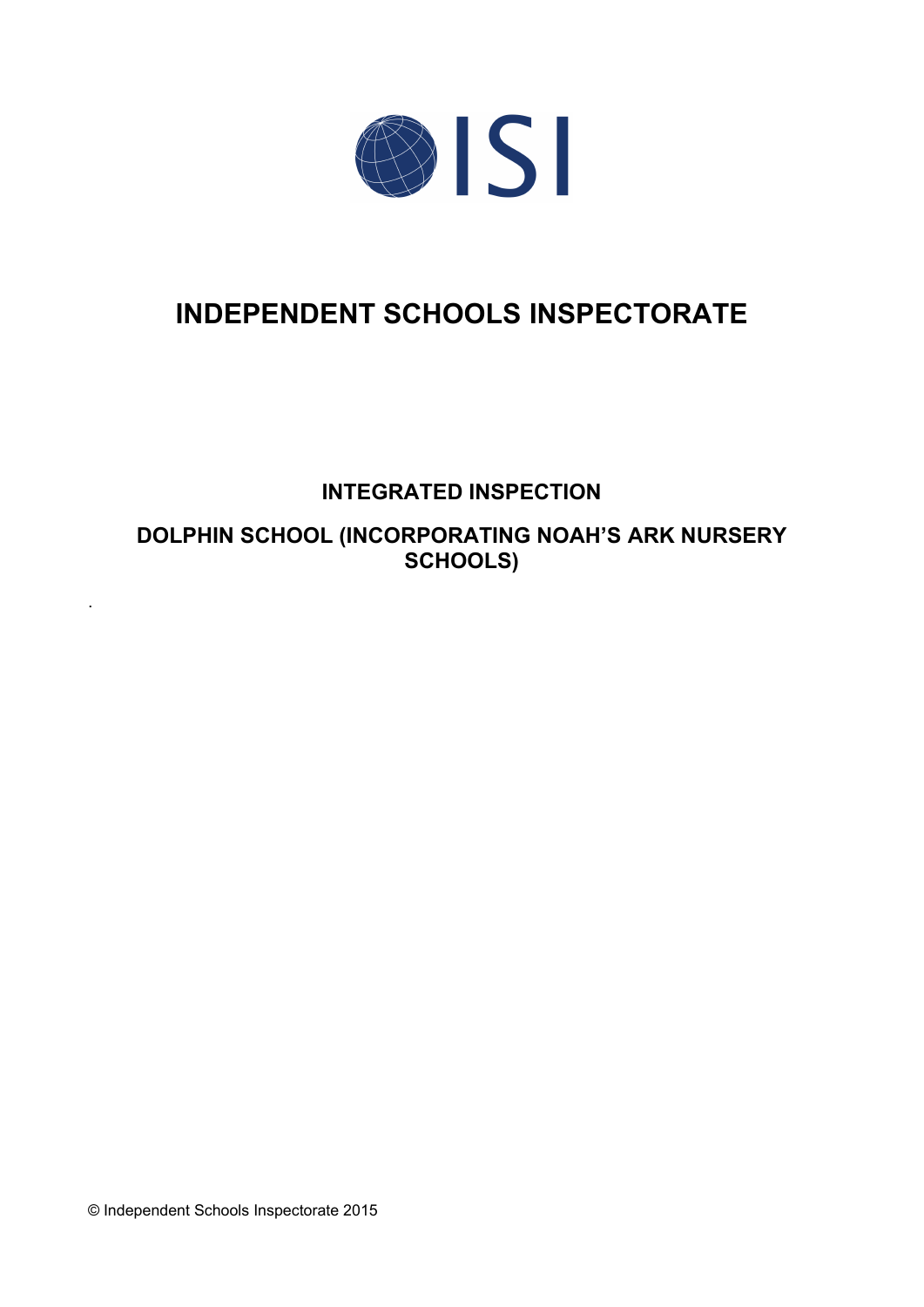# **INDEPENDENT SCHOOLS INSPECTORATE**

## **Dolphin School (Incorporating Noah's Ark Nursery Schools)**

| <b>Full Name of School</b>                          | <b>Dolphin School (Incorporating Noah's Ark Nursery</b><br>Schools)                                                                               |
|-----------------------------------------------------|---------------------------------------------------------------------------------------------------------------------------------------------------|
| <b>DfE</b> Number                                   | 212/6387                                                                                                                                          |
| <b>EYFS Number</b>                                  | EY461043                                                                                                                                          |
| Registered Charity Number 1145113<br><b>Address</b> | <b>Dolphin School (Incorporating Noah's Ark Nursery</b><br>Schools)<br><b>106 Northcote Road</b><br><b>Battersea</b><br>London<br><b>SW11 6QW</b> |
| <b>Telephone Number</b>                             | 020 7924 3472                                                                                                                                     |
| <b>Fax Number</b>                                   | 020 8265 8700                                                                                                                                     |
| <b>Email Address</b>                                | stpa@dolphinschool.org.uk                                                                                                                         |
| Principal                                           | <b>Mr James Savile</b>                                                                                                                            |
| <b>Chair of Governors</b>                           | <b>Mr Jeremy Sharman</b>                                                                                                                          |
| Age Range                                           | 2 to 11                                                                                                                                           |
| <b>Total Number of Pupils</b>                       | 314                                                                                                                                               |
| <b>Gender of Pupils</b>                             | Mixed (163 boys; 151 girls)                                                                                                                       |
| Numbers by Age                                      | 2-5 (EYFS): <b>163</b> 5-11:<br>151                                                                                                               |
| <b>Head of Nursery School</b>                       | <b>Miss Annette Miller</b>                                                                                                                        |
| <b>EYFS Gender</b>                                  | <b>Mixed</b>                                                                                                                                      |
| <b>Inspection Dates</b>                             | 19 to 22 May 2015                                                                                                                                 |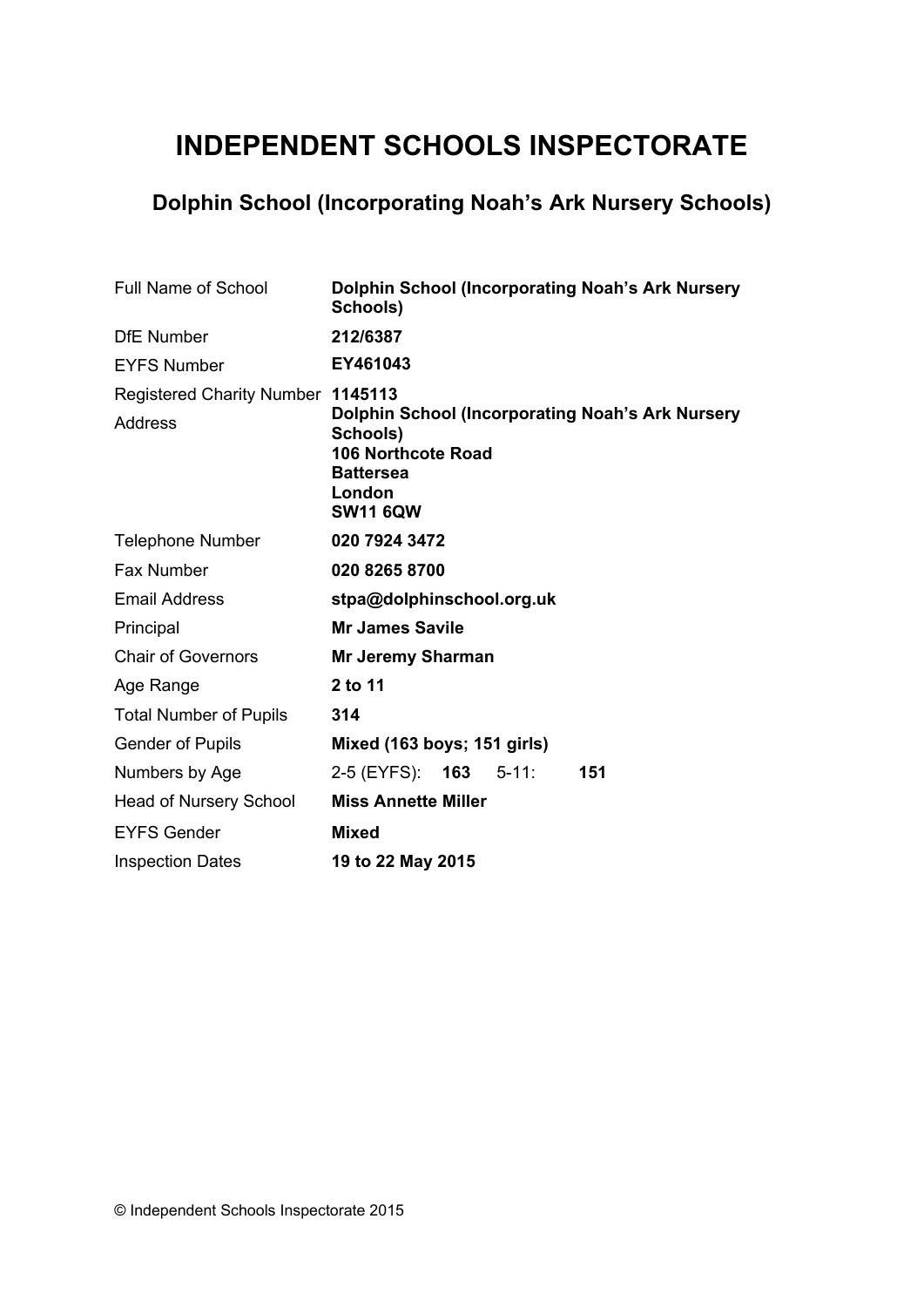## **PREFACE**

This inspection report follows the *ISI schedule,* which occupies a period of four continuous days in the school. This is the first ISI inspection.

The Independent Schools Inspectorate (ISI) is the body approved by the Secretary of State for the purpose of inspecting schools belonging to the Independent Schools Council (ISC) Associations and reporting on compliance with the Education (Independent School Standards) Regulations 2014. The range of these Regulations can be viewed on the website [www.legislation.gov.uk.](http://www.legislation.gov.uk) Additionally, inspections will consider the school's accessibility plan under Schedule 10 of the Equality Act 2010 and the ban on corporal punishment introduced by the School Standards and Framework Act 1998.

The inspection was also carried out under the arrangements of the ISC Associations for the maintenance and improvement of the quality of their membership.

ISI is also approved to inspect the Early Years Foundation Stage (EYFS), which was introduced in September 2008 and applies to all children in England from birth to 31 August following their fifth birthday. This report evaluates the extent to which the setting fulfils the requirements of the Early Years Foundation Stage Statutory Framework published by the Department for Education (DfE) and follows the requirements of the Childcare Act 2006 as subsequently amended.

The inspection of the school is from an educational perspective and provides limited inspection of other aspects, although inspectors comment on any significant hazards or problems they encounter which have an adverse impact on children. The inspection does not include:

- (i) an exhaustive health and safety audit
- (ii) an in-depth examination of the structural condition of the school, its services or other physical features
- (iii) an investigation of the financial viability of the school or its accounting procedures
- (iv) an in-depth investigation of the school's compliance with employment law.

Inspectors may be aware of individual safeguarding concerns, allegations and complaints as part of the inspection process. Such matters will not usually be referred to in the published report but will have been considered by the team in reaching their judgements.

Both Ofsted and ISI inspect and report on the Independent School Standards Regulations. However, they apply different frameworks and have different criteria for judging school quality that are suited to the different types of schools they inspect. Both use a four point scale when making judgements of quality but, whilst the ISI terminology reflects quality judgements that are at least equivalent to those used by Ofsted, they also reflect the differences in approach. ISI reports do not provide a single overarching judgement for the school but instead give a clear judgement on each aspect of the school's work at the beginning of each section. **These headline statements must include one of the ISI descriptors 'excellent', 'good', 'sound' or 'unsatisfactory', and where Achievement is 'exceptional' that term may be used for the top grade.** Elsewhere in the report, inspectors may use a range of different adjectives to make judgements. **For EYFS registered provision (for pupils aged under three), reports are required to use the same terminology ('outstanding', 'good', 'requires improvement' and 'inadequate') as Ofsted reports.**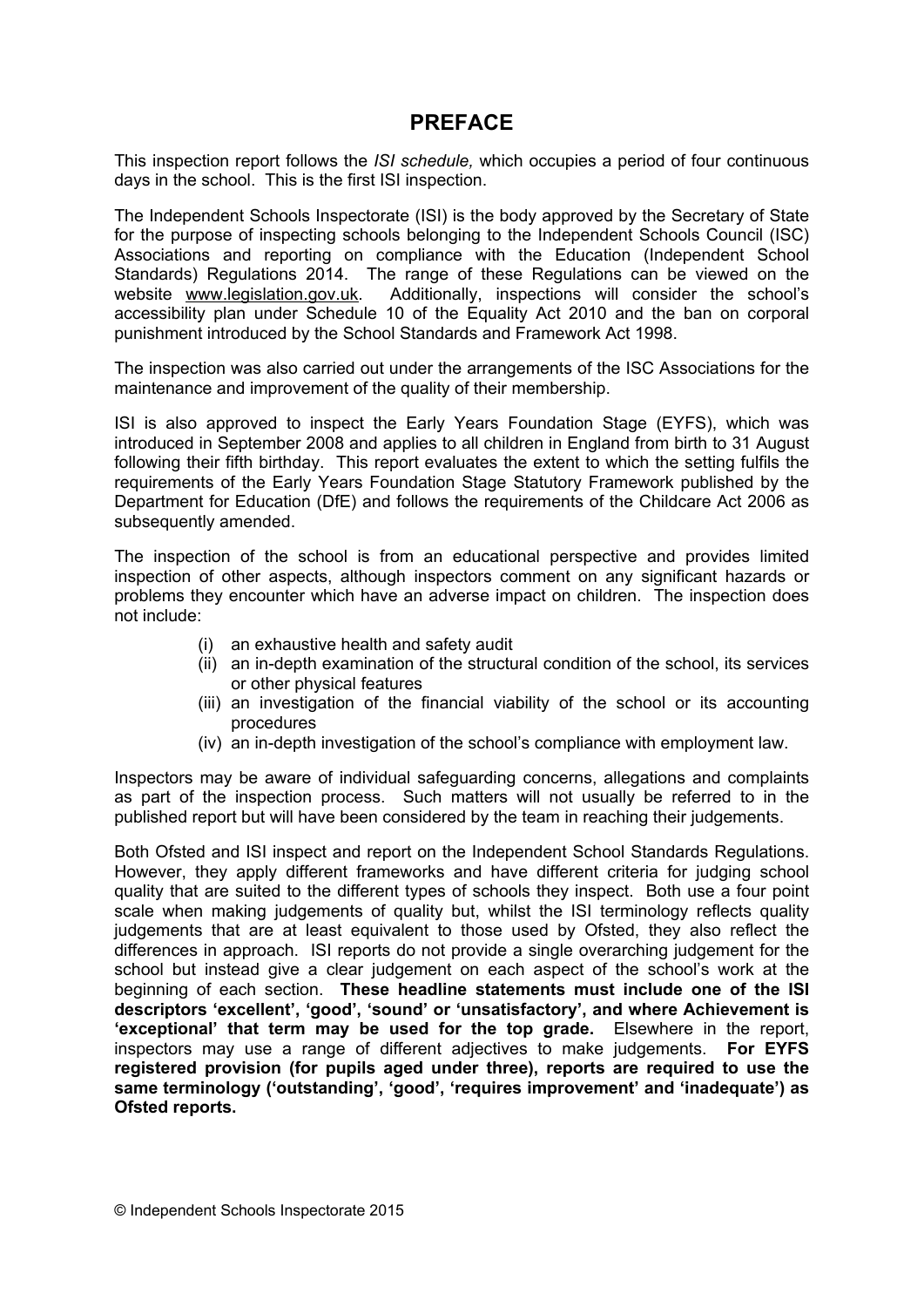## **INSPECTION EVIDENCE**

The inspectors observed lessons, conducted formal interviews with pupils and examined samples of pupils' work. They held discussions with senior members of staff and with the chair of governors, observed a sample of the extra-curricular activities that occurred during the inspection period, and attended registration sessions and assemblies. Inspectors visited the facilities for sick or injured pupils. The responses of parents and pupils to preinspection questionnaires were analysed, and the inspectors examined regulatory documentation made available by the school.

#### **Inspectors**

| Mrs Elaine Brook  | <b>Reporting Inspector</b>                                     |
|-------------------|----------------------------------------------------------------|
| Mrs Paula Hobbs   | Team Inspector (Head, ISA school)                              |
|                   | Mrs Deborah Buckenham Co-ordinating Inspector for Early Years  |
| Mr Chris Manville | Co-ordinating Inspector for Early Years                        |
| Mrs Anne Oliver   | Team Inspector for Early Years (Head of Pre-prep, IAPS school) |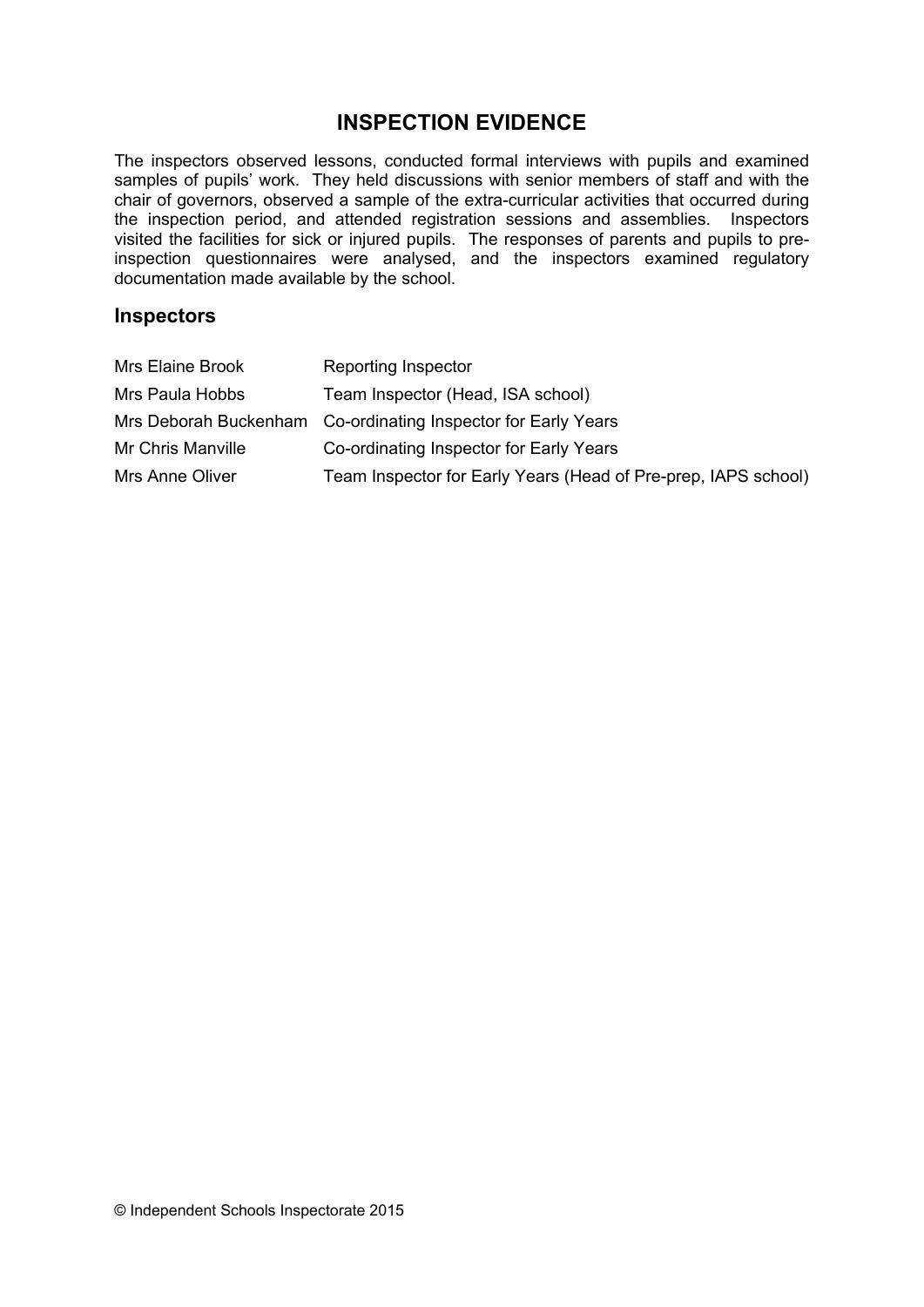## **CONTENTS**

Page

| 1           | THE CHARACTERISTICS OF THE SCHOOL                                                                                 | 1  |
|-------------|-------------------------------------------------------------------------------------------------------------------|----|
| $\mathbf 2$ | THE SUCCESS OF THE SCHOOL                                                                                         | 3  |
| (a)         | <b>Main findings</b>                                                                                              | 3  |
|             | (b) Action points                                                                                                 | 4  |
|             | (i) Compliance with regulatory requirements                                                                       | 4  |
|             | (ii) Recommendations for further improvement                                                                      | 4  |
| 3           | THE QUALITY OF ACADEMIC AND OTHER ACHIEVEMENTS                                                                    | 5  |
| (a)         | The quality of the pupils' achievements and learning                                                              | 5  |
| (b)         | The contribution of curricular and extra-curricular provision (including<br>community links of benefit to pupils) | 6  |
| (c)         | The contribution of teaching                                                                                      | 7  |
| 4           | THE QUALITY OF THE PUPILS' PERSONAL DEVELOPMENT                                                                   | 9  |
| (a)         | The spiritual, moral, social and cultural development of the pupils                                               | 9  |
| (b)         | The contribution of arrangements for pastoral care                                                                | 10 |
| (c)         | The contribution of arrangements for welfare, health and safety                                                   | 11 |
| 5           | THE EFFECTIVENESS OF GOVERNANCE, LEADERSHIP AND<br><b>MANAGEMENT</b>                                              | 12 |
| (a)         | The quality of governance                                                                                         | 12 |
| (b)         | The quality of leadership and management, including links with parents, carers                                    |    |
|             | and guardians                                                                                                     | 12 |
| 6           | THE EFFECTIVENESS OF THE EARLY YEARS FOUNDATION<br><b>STAGE</b>                                                   | 15 |
| (a)         | How well the early years provision meets the needs of the range of children<br>who attend                         | 15 |
| (b)         | The contribution of the early years provision to children's well-being                                            | 16 |
| (c)         | The leadership and management of the early years provision                                                        | 16 |
| (d)         | The overall quality and standards of the early years provision                                                    | 17 |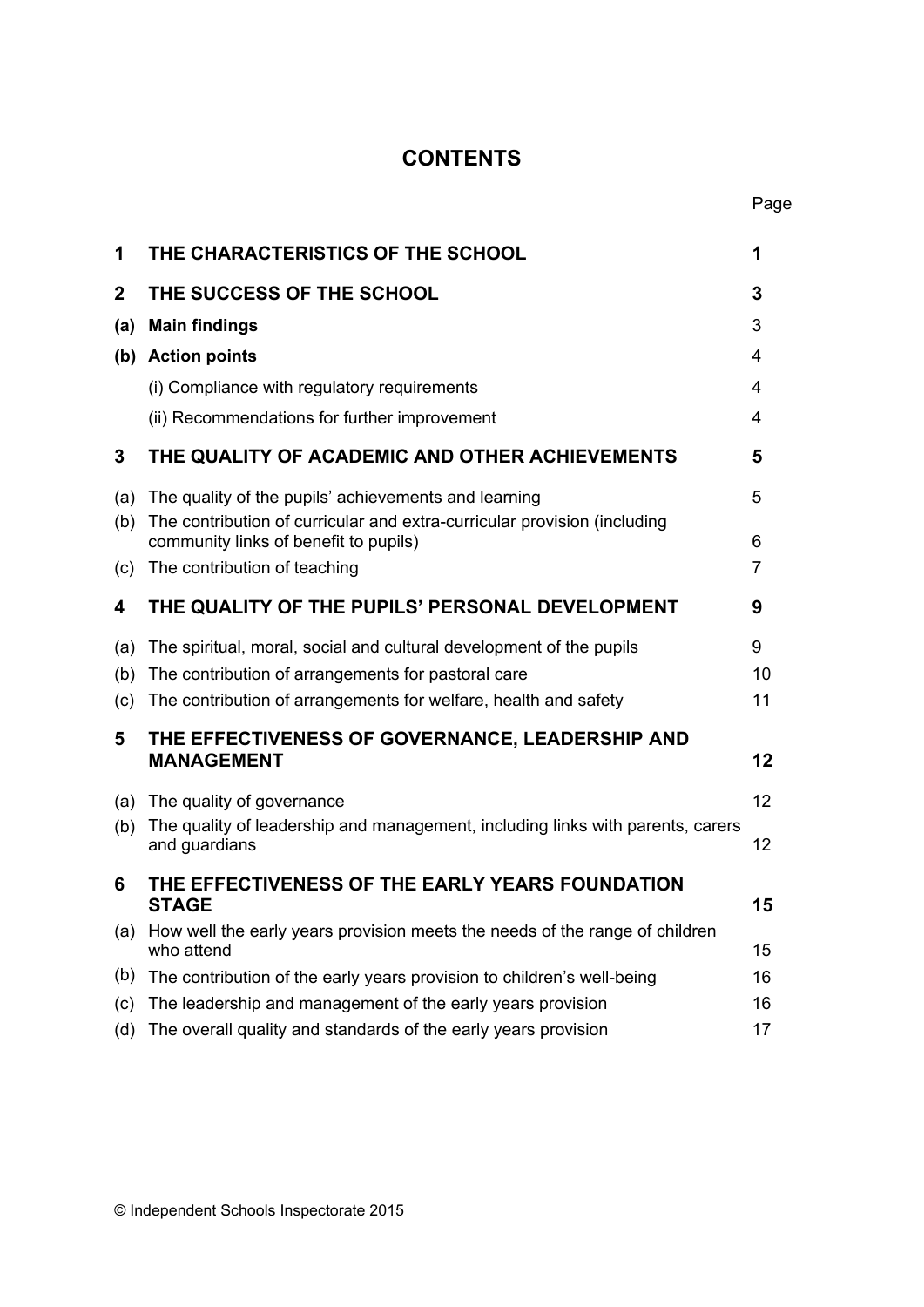### **1. THE CHARACTERISTICS OF THE SCHOOL**

- 1.1 Dolphin School, incorporating Noah's Ark Nursery Schools, offers an independent education for boys and girls between the ages of two-and-a-half and eleven. Established in 1986 to provide a broad education firmly rooted in Christian principles, the main school expanded to include three nurseries in 2002 and retains its strong Christian heritage. Dolphin School is located in a church building in Battersea. The nurseries are collectively entitled Noah's Ark Nursery Schools and operate from three additional halls attached to local churches, all within 5 to 15 minutes walking distance from Dolphin School. All four schools operate as a single charitable trust overseen by two trustees and administered by a board of seven governors. The principal is the head of Dolphin School who has overall responsibility for all four settings, although each nursery operates independently on a day-to-day basis, reporting to the head of Noah's Ark Nurseries.
- 1.2 The school aims to find and release children's potential in academic work, creative endeavour and sporting pursuit and to develop their character according to a Christian understanding of what it means to be human. In so doing, it believes that pupils will be well prepared to meet the personal and intellectual challenge of secondary school.
- 1.3 At the time of the inspection, there were 314 pupils on roll. Children join one of Noah's Ark Nurseries from the age of two and a half. In Cobham Close, 18 boys and 21 girls are registered. In Endlesham, 17 boys and 16 girls attend, whilst in Westside, 17 boys and 22 girls are on roll. All three nurseries offer up to five morning sessions in term-time only. In the summer term, two afternoon sessions are available to prepare those children who will attend full-time school in September. In the academic year in which they are five, approximately half of these children transfer to Reception class, which has 27 boys and 25 girls and forms an integral part of Dolphin School. Between Years 1 and 6, 84 boys and 67 girls attend the main school. The majority of pupils come from professional and business families and are of white British origin. There are 38 pupils who originate from overseas, mainly from Europe. The majority of pupils are Christian, although the school welcomes pupils from all major religions or of none. Most pupils live within a ten mile radius of the school. At the age of 11, most pupils transfer to a wide range of independent schools, with a small number moving into the maintained sector.
- 1.4 Since the previous inspection, Dolphin School has added four classrooms, a designated science and information and communication technology (ICT) room and additional offices within the existing buildings.
- 1.5 The overall ability of the pupils is above the national average, with a notable proportion being of well above average ability. There are nine pupils for whom English is an additional language (EAL), all of whom receive additional support to improve their command of English. No pupil has a statement of special educational needs, but 31 pupils identified as having special educational needs and/or disabilities receive specialist learning support.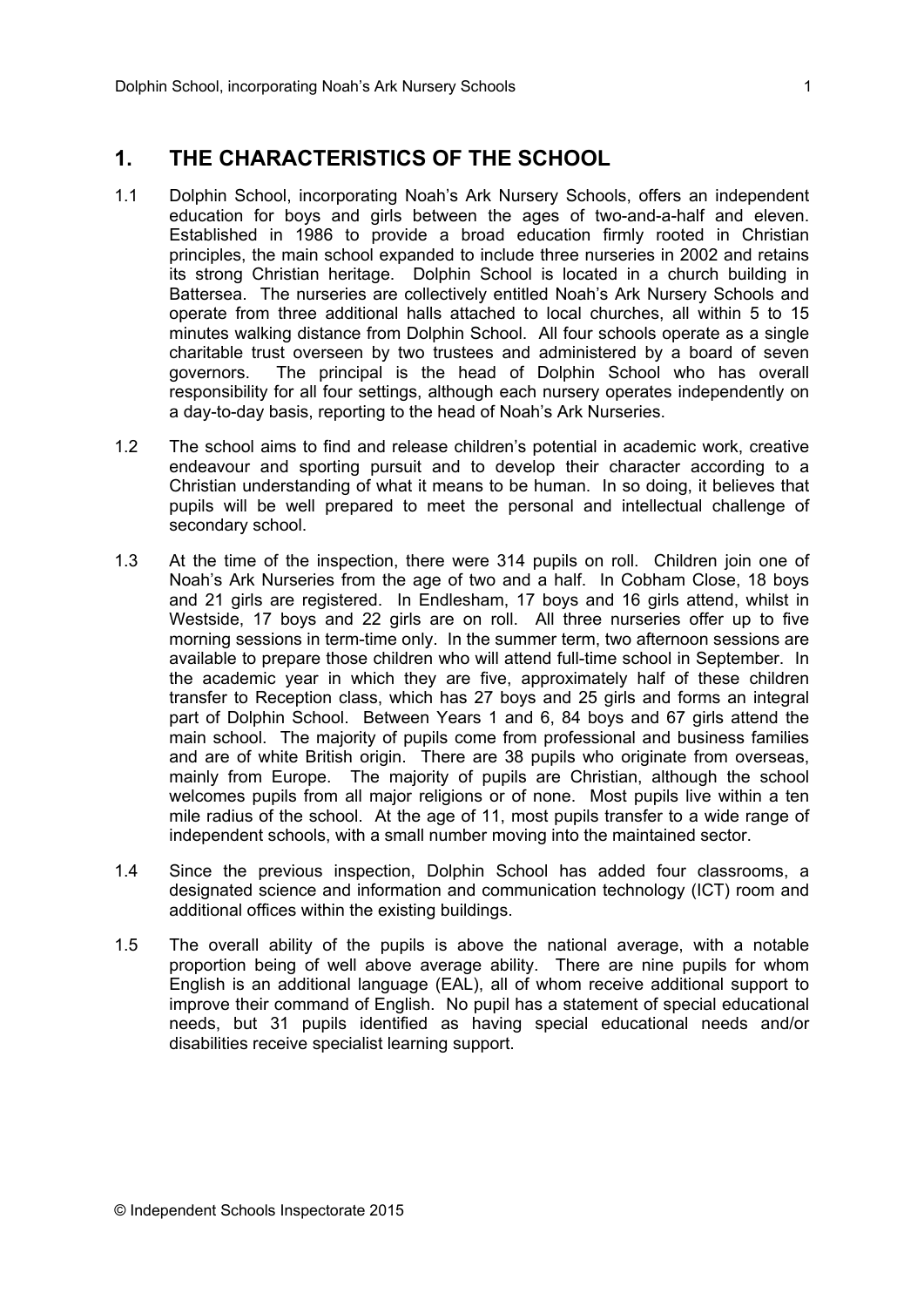1.6 National Curriculum (NC) nomenclature is used throughout this report to refer to year groups in the school. The year group nomenclature used by the school and its National Curriculum equivalence are shown in the following table(s).

#### *Early Years Foundation Stage Setting*

| School                    | <b>NC Name</b>       |
|---------------------------|----------------------|
| Noah's Ark Cobham Close   | Nursery (age 2 to 4) |
| Noah's Ark Endlesham Road | Nursery (age 2 to 4) |
| Noah's Ark Westside       | Nursery (age 2 to 4) |
| <b>Reception Diamonds</b> | Reception            |

#### *Dolphin School*

| School             | NC name           |
|--------------------|-------------------|
| Year 1 Pearls      | Year 1            |
| Year 2 Sapphires   | Year <sub>2</sub> |
| Year 3 Rubies      | Year <sub>3</sub> |
| Year 4 Emeralds    | Year <sub>4</sub> |
| Year 5 Topazes     | Year <sub>5</sub> |
| Year 6 Aquamarines | Year <sub>6</sub> |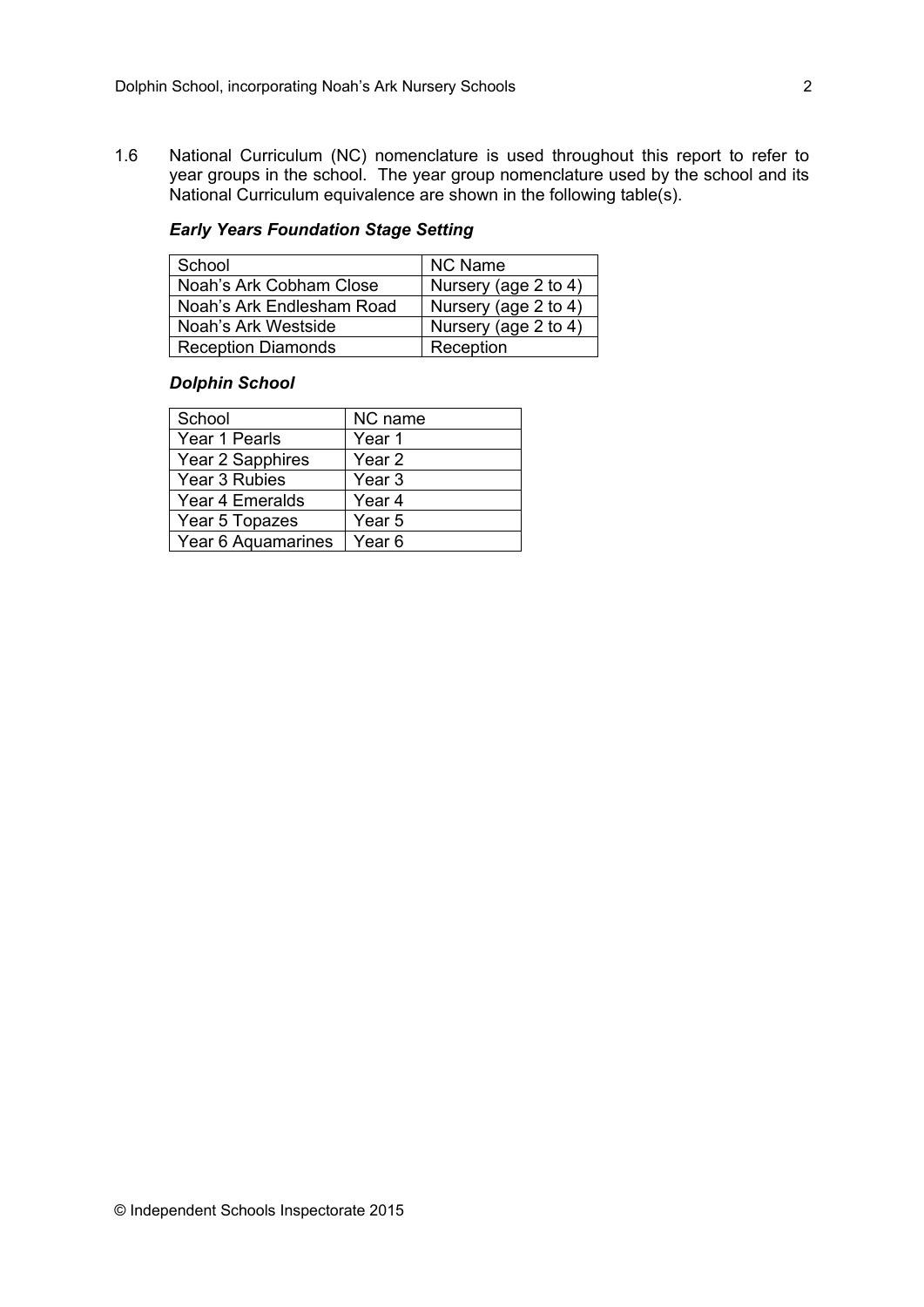## **2. THE SUCCESS OF THE SCHOOL**

#### **2.(a) Main findings**

- 2.1 The quality of pupils' achievements and learning is excellent, fulfilling the school's aims. From the EYFS onwards, pupils make excellent progress in understanding, knowledge and skills. Standards of literacy and numeracy are particularly high. The quality of teaching is excellent, enabling pupils to progress at a pace appropriate to their ages and abilities. Lessons are well planned and delivered in a way which makes the learning experience stimulating and enjoyable. Pupils with SEND and EAL progress well because of the targeted support they receive which meets their needs. Similarly, the most able attain high standards because they are offered challenge and stimulus in most subjects. Standards of provision in the EYFS are outstanding, contributing effectively to children's well-being. From Year 1, curricular and extra-curricular provision is good, supporting effectively pupils' excellent achievements. The curriculum is broad and balanced, covering the requisite range of experiences. Provision for technology, including information and communication technology (ICT) is insufficiently developed because ready access to a range of media useful for independent research is limited. The school has fully met the recommendation from the previous inspection to ensure that the quality of questioning enables all pupils to engage and have their opinions heard but little progress has been made in mapping the relevant use of ICT in schemes of work. Pupils of all ages, including those children in the EYFS, enjoy their learning and apply themselves diligently.
- 2.2 The pupils' personal development is excellent, reflecting the values expressed in the school's aims. In the EYFS, children share and co-operate well. As they mature, their behaviour towards one another is characterised by courtesy and kindness. They have excellent opportunities for spiritual, moral, social and cultural development. By Year 6, they acquire a broad general knowledge of, and respect for, traditional British values, and understand how a democracy works because they are encouraged to express their views freely and to take on positions of responsibility without fear of discrimination. The arrangements for welfare, health and safety are good. Pupils thrive in a warm and welcoming environment, with resources and accommodation maintained to a high standard. A small number of required amendments to policies regarding welfare and the safeguarding of pupils were rectified by the end of the inspection. The policy concerning the recruitment of staff, including those in the EYFS, contains the requirement to make all necessary checks prior to appointment but procedures are insufficiently rigorous so that some personnel files and records are incomplete. The school's practices at the day-to-day level ensure that pupils were not placed at risk.
- 2.3 Governors are strongly committed to the school but have insufficient knowledge of the requirements of regulatory policies. They bring a good range of expertise to their roles but no governor has a specific background in education so that oversight of standards, including those in the EYFS, is insufficiently informed, relying heavily on reports from senior managers. Leadership and management of Dolphin School is good because staff are provided with clear educational direction and are united in their desire to maintain the school's ethos. This collective vision has a significant impact on pupils' well-being because each pupil knows that they are valued. Governance, leadership and management of the EYFS requires improvement. Some policies did not meet the most recent regulatory requirements; the school responded rapidly in order to remedy deficiencies. Each of the four settings works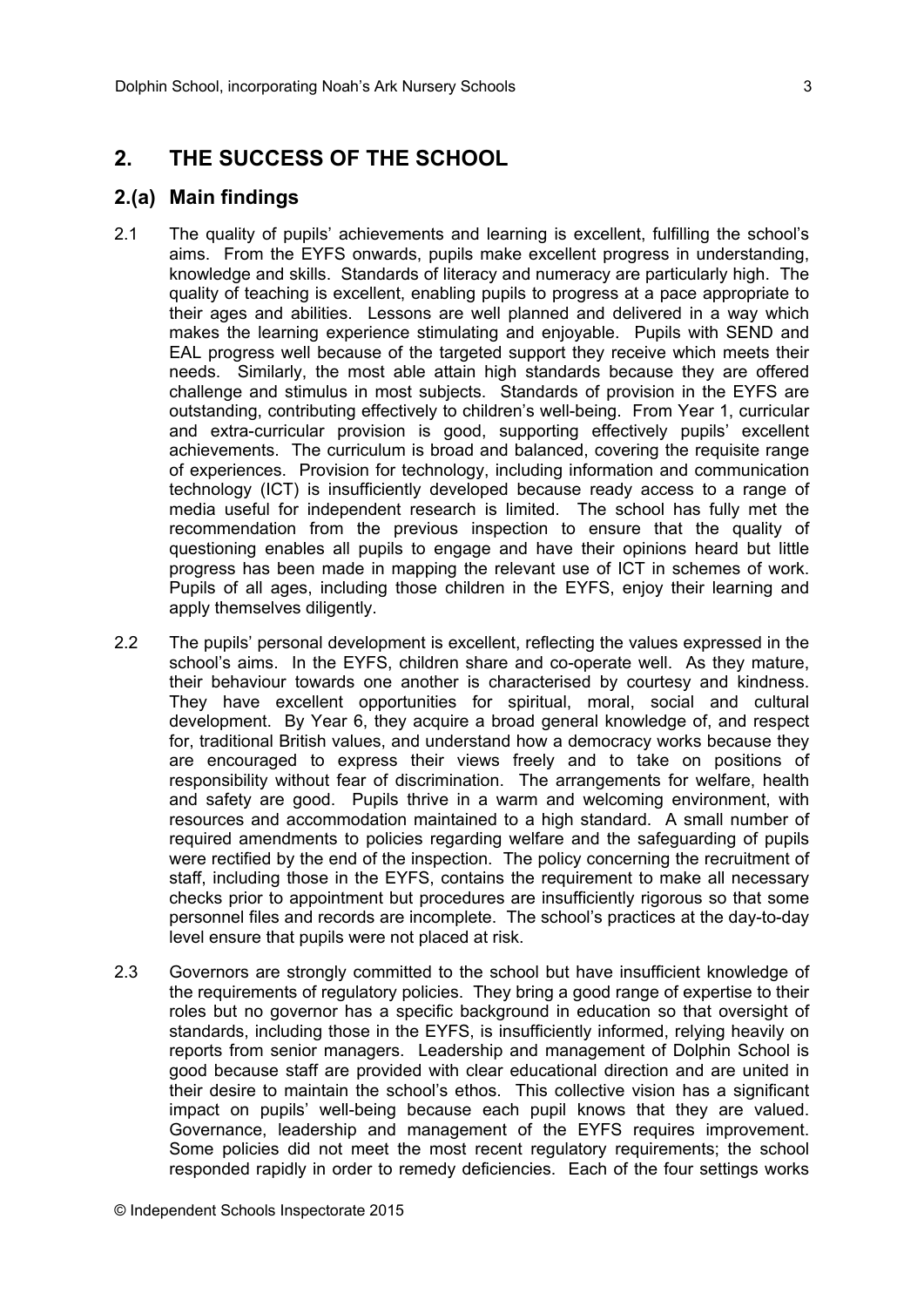well as an individual unit but there is no clear management of the overall quality of provision and few established links, so that common policies are inconsistent and few opportunities exist to share good practice. In their responses to the preinspection questionnaire, parents were overwhelmingly positive about the education and care of their children. In interviews and in the questionnaire, pupils agreed that they are happy at school.

#### **2.(b) Action points**

#### **(i) Compliance with regulatory requirements**

- 2.4 The school does not meet all the requirements of the Education (Independent School Standards) Regulations 2014, and therefore it is required to:
	- ensure that recruitment checks concerning background history, qualifications, medical fitness, references and prohibition checks are carried out on all staff before they begin work at the school and that where enhanced disclosures are not received before the start date appropriate safeguards are taken and regularly reviewed (Part 4, paragraphs 18.(2).(c)/(d) and 18.(3) and paragraph 21.(3).(a).iv/vi under Suitability of staff, supply staff and proprietors and, for the same reason, Part 3, paragraph 7.(a) and (b) under Welfare, health and safety).

#### **(ii) Recommendations for further improvement**

- 2.5 In addition to the above regulatory action points, the school is advised to make the following improvements.
	- 1. Establish a formal system for the timely review of regulatory policies, including those with specific requirements for the EYFS and rigorously monitor their implementation.
	- 2. Strengthen the school's leadership and management structure, including in the EYFS, ensuring that all areas of the curriculum benefit from clear direction and oversight of standards of provision and care.
	- 3. In the Nurseries, extend opportunities for outdoor learning through the creative use of external space.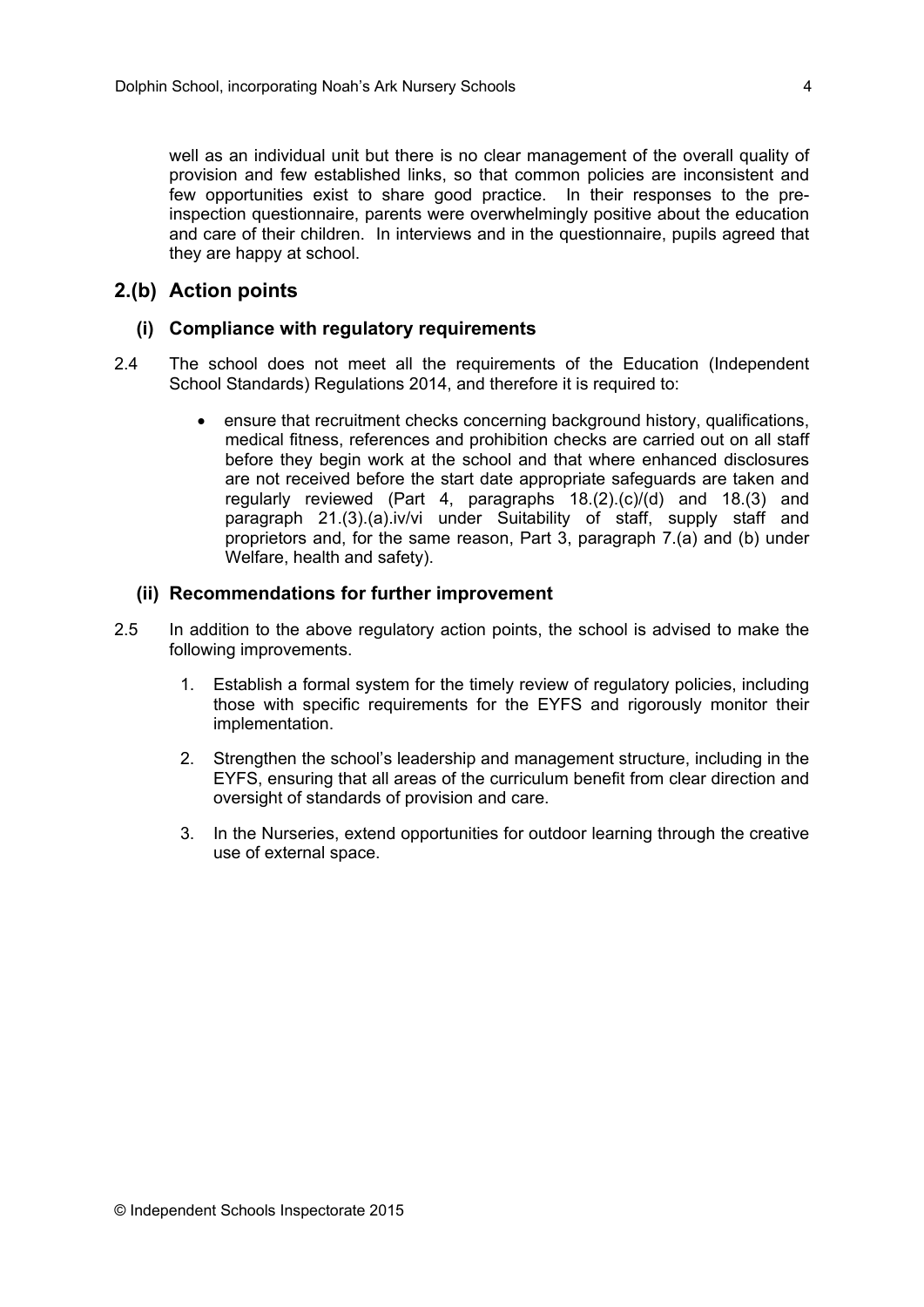## **3. THE QUALITY OF ACADEMIC AND OTHER ACHIEVEMENTS**

#### **3.(a) The quality of the pupils' achievements and learning**

- 3.1 The quality of pupils' achievements and learning is excellent.
- 3.2 Pupils are well educated in accordance with the school's aims, demonstrating excellent levels of understanding, knowledge and skills across the full range of the curriculum as well as in extra-curricular activities. They are articulate, able to express their views clearly from an early age. They listen carefully, think logically and understand the need to allow other people to express an opinion which may not agree with their own. High standards are achieved in literacy and numeracy. Pupils write confidently for a range of genres and can reason and work independently towards finding a solution to a problem in science or mathematics. They are highly creative, as seen in the excellent displays around the school. Pupils enjoy performing in drama productions and musicals so that they have a growing aesthetic appreciation of art and music. Almost half of pupils learn a musical instrument and are successful in obtaining high grades in external examinations. Their physical abilities are well developed through a range of team sports, although opportunities for older pupils to develop individual skills in some areas are limited. Their ICT skills are sound but the use of technology as a tool to support their learning and to aid independent research is currently limited.
- 3.3 Pupils are successful in a wide range of activities and this has a significant impact on their personal development in terms of growing confidence and self-belief. Pupils have gained success at a high level in a range of sports which include golf, football, swimming and ice-skating. Other pupils have exhibited their artwork in national galleries. The school participates in a variety of matches with other schools and has achieved particular success in cross-country running and football. A good number of pupils achieve distinction in speech and drama examinations. Almost all pupils are successful in gaining places at their first choice of senior school because they are well supported to recognise their individual talents so that they can demonstrate these well during interview. Each year a small proportion of pupils receive scholarships to senior schools.
- 3.4 The following analysis uses the national data for the years 2012 to 2014, the most recent three years for which comparative statistics are available. Results in national tests at age 11 are well above the national average for maintained primary schools. Results in 2013 were well above the national average and remained high in 2014. This level of attainment, supported by curriculum interviews, observation of learning in classrooms and a scrutiny of pupils' work supports the inspection's findings that pupils make good progress relative to those with similar abilities; many show excellent progress. Pupils who need additional support achieve well through the individual help that they receive from specialist teaching, although targeted support within the classroom is less consistent in quality. The most able pupils have frequent opportunities to make rapid progress in reading, writing and mathematics because they are offered sufficiently challenging activities, well-matched to their abilities, but this is not invariably done across the curriculum as a whole.
- 3.5 Pupils' attitudes to their learning are excellent. Pupils are most commonly diligent, eager to undertake new challenges and take a great pride in presenting their work well. A particular strength of their approach is the way in which they settle to work very quickly.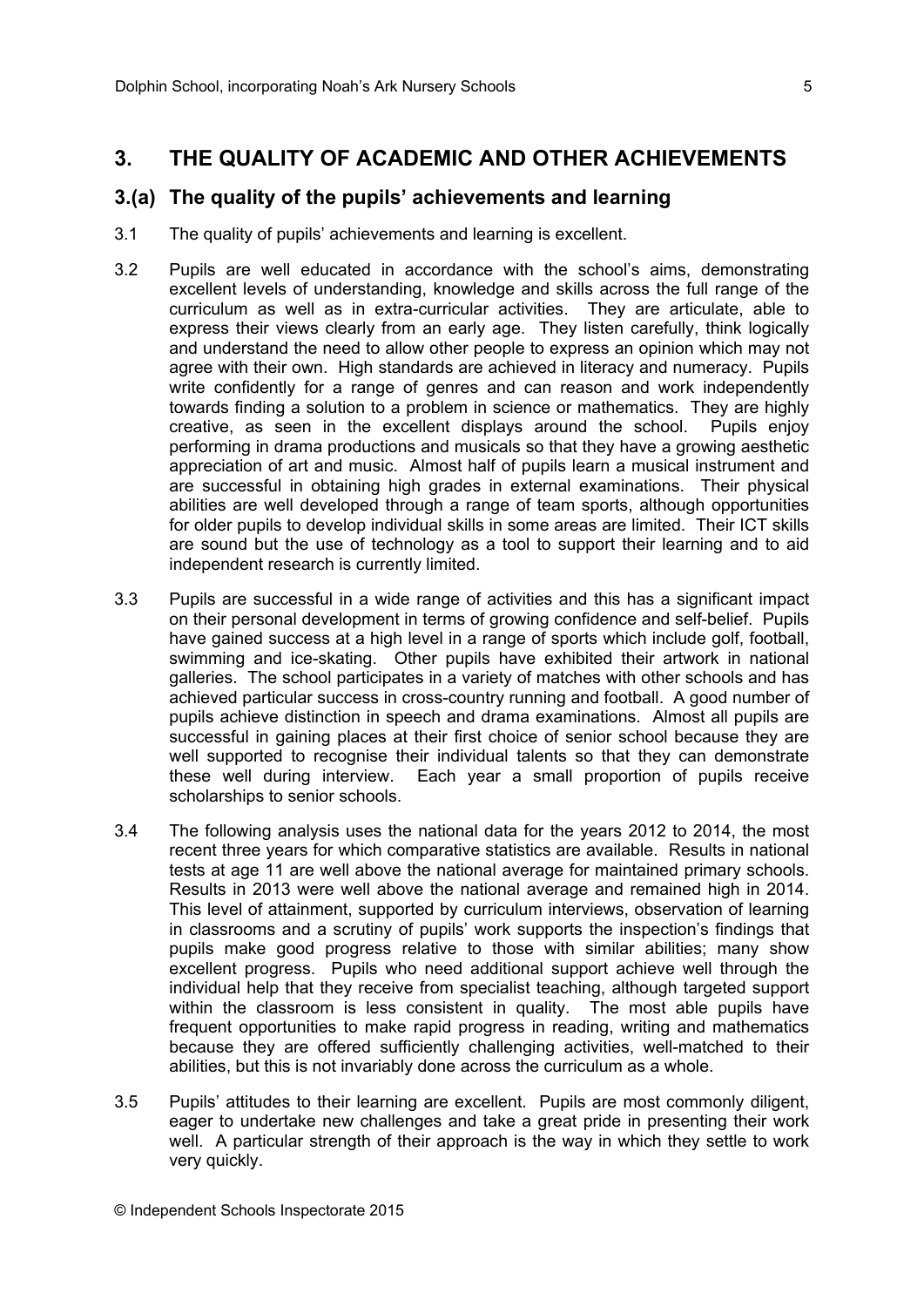#### **3.(b) The contribution of curricular and extra-curricular provision**

- 3.6 The contribution of curricular and extra-curricular provision is good.
- 3.7 The curriculum enables the school to meet its aims. It is broad, covers all the requisite areas of learning and meets the needs of pupils of all ages and abilities, thereby making an effective contribution to pupils' excellent achievements. In their responses to the pre-inspection questionnaire, almost all parents believe that the school provides a suitable range of subjects and activities. Pupils identified as having SEND are supported well in specialist sessions and together with the able, in most, though not all, subject lessons. Older pupils are grouped according to their prior attainment in numeracy and in literacy, which allows the most able to work to an advanced level, meeting their needs appropriately.
- 3.8 Most of the provision in the morning sessions is focused on the acquisition of literacy and numeracy skills, which is a contributory factor in the achievement of high standards in these areas. Afternoon sessions cover an appropriate range of other activities. Most lessons are taken by class teachers who are able to plan the content to suit the abilities and interests of all pupils because they know them so well. Specialist teaching in Spanish, music, drama, art and physical education enhances the programme, adding interest and variety. The addition of Latin in the Year 6 curriculum offers pupils an opportunity to experience another language unfamiliar to most, which adds to the richness of their educational experience. Creative arts are a strength in the school because pupils are given excellent opportunities to acquire and develop their skills and interests. For example, pupils were observed singing in harmony and with obvious enjoyment in preparation for the forthcoming musical. The exciting and interactive displays are evidence of strong provision for art. The curriculum plan for technology, including ICT, is less developed so that appropriate skills are not always being covered within the school. The ICT room is used regularly by all classes but ready access to multi-media technology for research and independent work within the classrooms is restricted. The school recognises the need for an increase in technological resources. A review has been undertaken and plans are well advanced to increase these.
- 3.9 Access to a variety of sporting experiences is good for pupils in Years 1 to 3 but more limited for older pupils. Younger pupils engage in a range of different sports, which include gymnastics and dance as well as team games. Older pupils are offered specialist teaching within the curriculum in a wide range of team sports such as netball, football, rugby, rounders, cricket and athletics but regular opportunities to develop physical skills in gymnastics, for example, are not routinely included in the present programme.
- 3.10 The curriculum is carefully planned to allow daily and frequent access to the nearby common. Pupils are safely escorted there and were observed to enjoy and benefit from these opportunities to play freely or engage in team sports so that a healthy spirit of competition is evident.
- 3.11 The programme for personal, social, health and economic education fully meets the school's aim to prepare pupils securely for the challenges they will meet when they leave the school. The curriculum includes a daily timetabled session called *Relationship Time* which encourages respect for people and an acceptance of differences and effectively prepares pupils for their later experiences as a member of British society. For Year 6, a programme of talks by visiting speakers from a range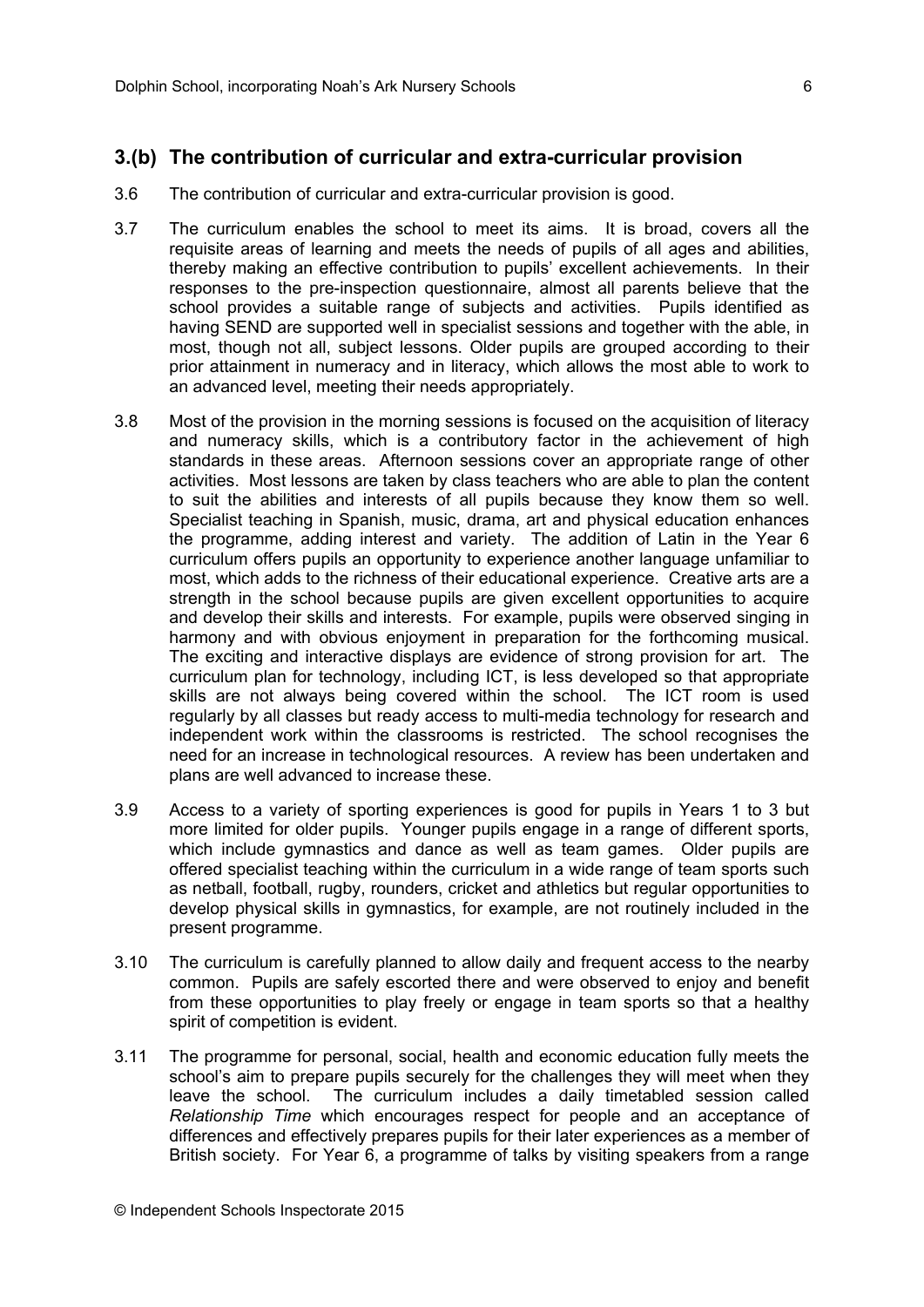of professions enables pupils to think about their future and what qualities or qualifications they might need to achieve their aspirations.

3.12 There is an excellent variety of extra-curricular options available for pupils. In their responses to the questionnaire, all pupils stated that they enjoyed the clubs and activities and responses from parents confirmed this. Educational visits which include regular trips to places of cultural interest support learning effectively. The school has developed strong links with the community which deepen pupils' understanding of the world in which they live. During interviews, older pupils talked enthusiastically about their regular performances to local senior citizens and their links with a local Jewish school. The school also has a well-established link with a school in Kenya. In recent years, pupils have involved their parents in support for this project which resulted in a visit overseas by some families to see, and report back, the impact of their contribution. Such links add a richness to the curriculum because pupils gain a real understanding of other lives and cultures very different from their own.

#### **3.(c) The contribution of teaching**

- 3.13 The contribution of teaching is excellent.
- 3.14 Teaching supports the aims of the school and enables pupils to progress at a pace appropriate to their ages and abilities, thereby making an excellent contribution to their overall achievements. Teaching is non-partisan in its approach.
- 3.15 Teaching is well planned, takes careful account of the pupils' learning needs and demonstrates high levels of subject knowledge. It promotes a good pace of learning in most lessons, includes a good variety of learning activities, and makes learning a challenging, yet motivating and enjoyable activity. In their responses to the questionnaire, all pupils confirmed that the teaching helped them to learn. Pupils respond well to their teachers' enthusiasm for their subjects; for example, in a Year 2 physical education lesson, pupils spontaneously applauded their teacher for demonstrating the required technique. Most teaching encourages children to ask questions, reason with others, think for themselves and to make links in their learning. The school has made good progress in meeting the recommendations of the previous report with regards to ensuring that the quality of questioning in all lessons is as high as in the best. This was evident in a Year 4 science lesson where the teacher's clear understanding of the wide range of needs enabled pupils of all abilities to make good progress because they were asked to respond to targeted questions which challenged their understanding.
- 3.16 Relationships between teachers and pupils are warm and encouraging, contributing effectively to progress because pupils are prepared to take risks and to ask questions until their understanding is secure. Praise and encouragement are significant features.
- 3.17 Teachers make good use of the resources available to them though their teaching is sometimes restricted by the limitation of these, most particularly within ICT, where few lessons are able to fully integrate technology into the teaching and learning experience. Pupils' work is marked regularly but lacks consistency across the school because there is no agreed marking policy. At its best, marking provides clear recommendations for improvement by distinctly identifying strengths and areas for development. In these cases pupils confirm that marking supports their progress. In some subjects and year groups, marking is congratulatory rather than evaluative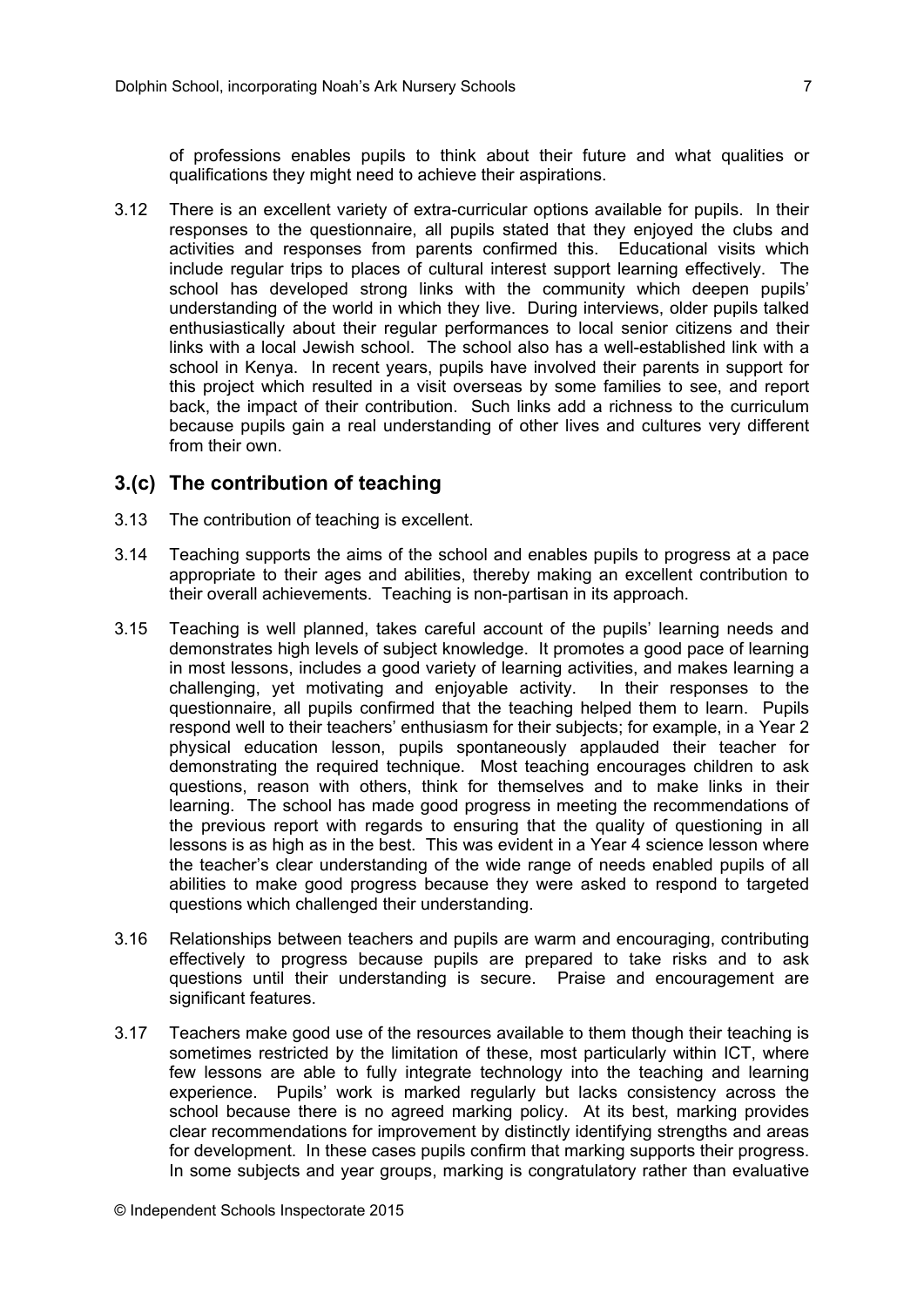so that encouraging comments are not accompanied by guidance for improvement. A large amount of academic data is collected on a regular basis. In most cases, this is well used to set targets in order to raise achievement.

3.18 Good individual support is given to pupils with SEND or EAL by specialist teaching, which contributes well to their progress. While the formal planning of lessons to meet the needs of pupils is limited in many lessons, it is clear from observation that individuals' abilities are well known; appropriate support is freely given. In most lessons, able pupils are consistently challenged to question and reflect so that they progress well.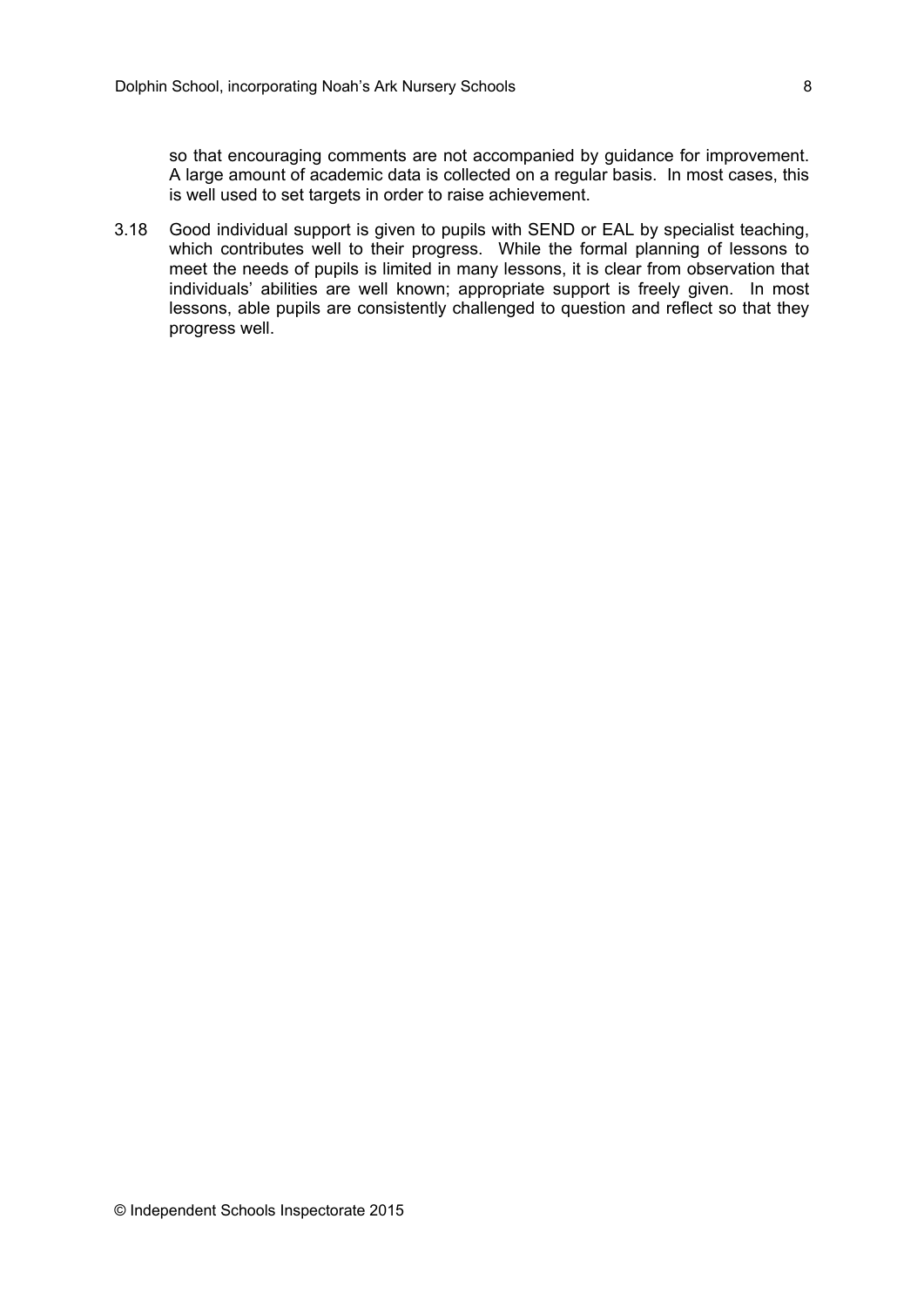#### **4. THE QUALITY OF THE PUPILS' PERSONAL DEVELOPMENT**

#### **4.(a) The spiritual, moral, social and cultural development of the pupils**

- 4.1 The spiritual, moral, social and cultural development of the pupils is excellent.
- 4.2 This high standard of personal development reflects the active promotion of the expectations expressed in the school's aims that their education should teach them what it means to be human.
- 4.3 The pupils' spiritual development is excellent. Their self-esteem is evident in the harmonious relationships, evident both in class and during recreation, where their thoughtful behaviour demonstrates an understanding and willingness to empathise. From a very young age, pupils express their innermost thoughts and feelings through art, music, literature and crafts so that they have a well-developed appreciation of the natural world and an enhanced sense of awe and wonder. For example, pupils were visibly moved when listening to music during a class lesson and communicated their emotions confidently. They are eager and self-confident learners, encouraged to question when they do not understand. They understand the value of a community spirit and that their behaviour can have a profound impact. For example, a pupil who was distressed by failure to complete the set task in an extra-curricular activity was told that the class believed in her ability and that they would all help her to achieve success. They are very aware of their Christian tradition and make good use of the many opportunities to deepen their understanding of their own faith, knowing that other people have different beliefs. Pupils in Year 6 spoke with assurance about the range of world religions and were adamant that no-one experiences discrimination in their school.
- 4.4 The moral awareness of the pupils is excellent. From a very young age, they demonstrate a clear sense of right and wrong and an ability to think through the consequences of their actions. Pupils in Year 3, for example, agreed the need to listen to the views of others before arriving at a decision. Pupils of all ages understand the importance for the community of all members abiding by the rules of conduct. They are able to express their views on ethical issues such as the protection of the environment and, through their acceptance of sanctions as well as rewards, they have a growing understanding of the need to abide by the laws of England.
- 4.5 Pupils work well together because their social skills are extremely well developed. They use their *Relationship Time* to discuss matters of concern and how they might offer support as a group to cope with issues as wide-ranging as conflict in their friendships or the passing of a family pet. They take on positions of responsibility appropriate to their age. Older pupils act as role models for younger members, either by greeting them as they arrive in school and taking them to class or through shared reading sessions, much enjoyed by all. Pupils of all ages have an excellent understanding of how they can help others through a varied programme of fundraising for charities both locally and internationally. Their involvement in a range of charities promotes a wider awareness of life outside their school. For example, pupils collected tins for the local food bank, demonstrating a real understanding of the effects of poverty in our society. Younger pupils understand the principles of democracy through the recent establishment of the school council. Pupils in Year 6 showed an understanding of the main public institutions and services in England. They were able to name the major political parties and their leaders and talked knowledgeably about the issues of public health and housing needs.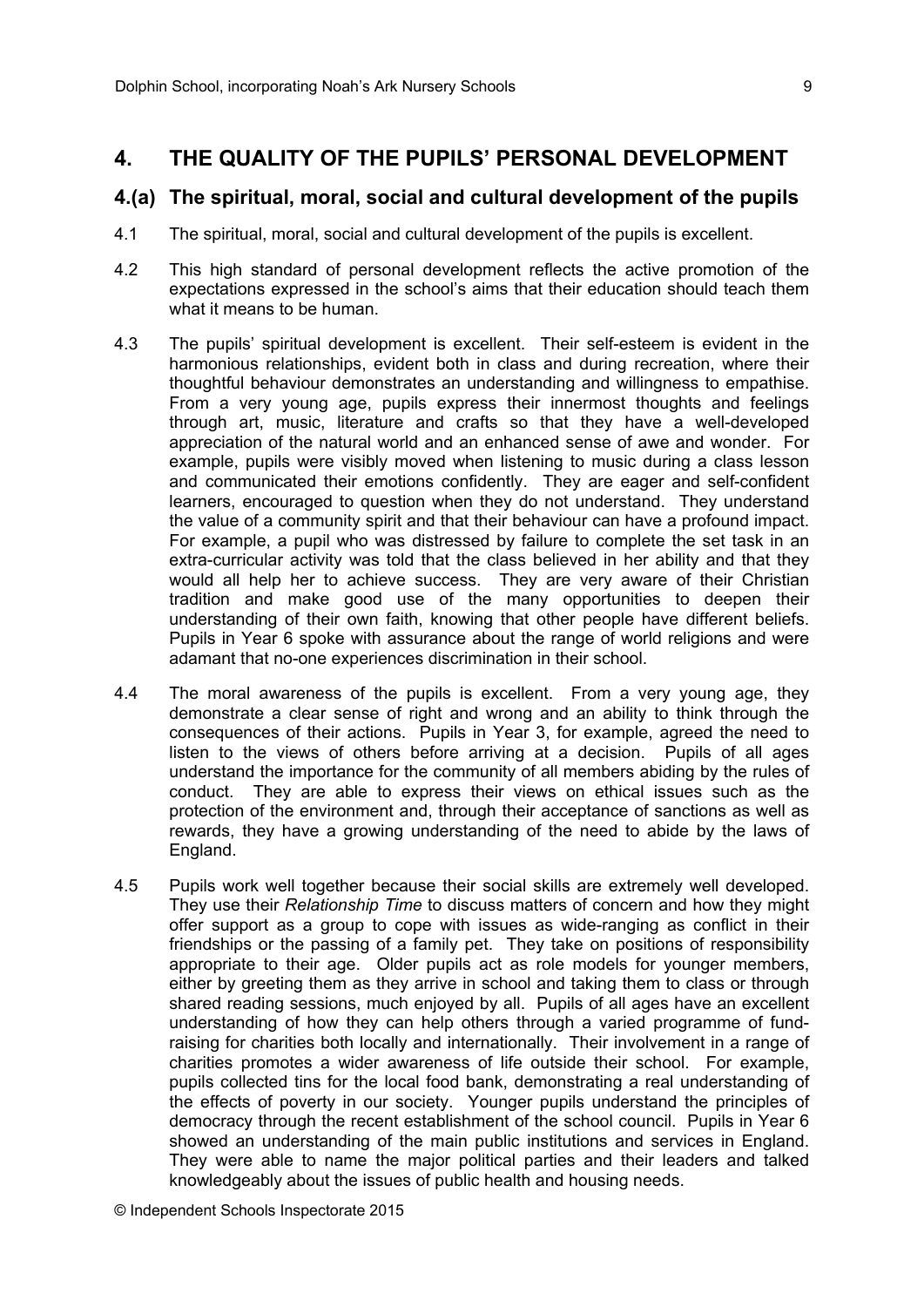- 4.6 The cultural awareness of pupils is excellent. Pupils have a strong appreciation and respect for their own and other cultures. Pupil diversity and the importance of accepting our differences is evident throughout the school. They learn about other faiths through religious education lessons and in assemblies. Pupils gain considerable benefit from their location close to the centre of a city because they enjoy an excellent programme of visits to places of cultural interest, such as museums, galleries and theatres.
- 4.7 Pupils are well prepared for their transfer to secondary school. The high quality of their personal development equips them well to be active members of their new school communities and of the country in which they live.

#### **4.(b) The contribution of arrangements for pastoral care**

- 4.8 The contribution of arrangements for pastoral care is excellent.
- 4.9 In line with the school's aims, the school provides excellent support and guidance for the pupils. Staff know their pupils well; their care is evident in the prevailing atmosphere of gentle encouragement to pupils to believe in themselves and to do their best.
- 4.10 Relationships between staff and pupils and amongst the pupils themselves are excellent and foster a strong sense of community within which pupils feel safe and valued. Both pupils and parents acknowledge the high quality of the support and care they receive. Pupils are polite and courteous and show considerable empathetic and thoughtful behaviour towards one another.
- 4.11 Pupils of all ages are encouraged to be healthy and eat sensibly. They bring a packed lunch to school which is eaten in the classroom in a relaxed and convivial manner. Parents are given clear guidelines about what constitutes a healthy meal and children know that certain foods are allowed only rarely as an occasional treat. They have good opportunities to take regular exercise through the sports programme and because they visit the nearby common regularly during recreation times.
- 4.12 The school actively promotes good behaviour by a simple set of rewards and sanctions which is understood and supported by all. In their responses to the questionnaire, a few pupils stated that sanctions were not awarded fairly. From the evidence obtained during pupil interviews and from a scrutiny of records of misdemeanours, inspectors found no evidence to support this. The school keeps meticulous records of the very small amount of poor behaviour. Pupils speak confidently and proudly about their school in which they feel safe and report that instances of bullying are rare because they receive frequent instruction about the need for consideration of one another's feelings. Pupils with SEND or who have special talents or abilities report that differences are accepted and their gifts celebrated in class and assemblies.
- 4.13 The school actively seeks the views of pupils through the recently formed school council. Pupils take turns in groups to share a weekly *hot chocolate* session with the principal; this is valued by all, giving excellent opportunities for senior managers to understand the pupils' experience and to discuss a range of topics, ranging from sports day to snacks.
- 4.14 The school has a suitable plan to improve access for pupils with SEND.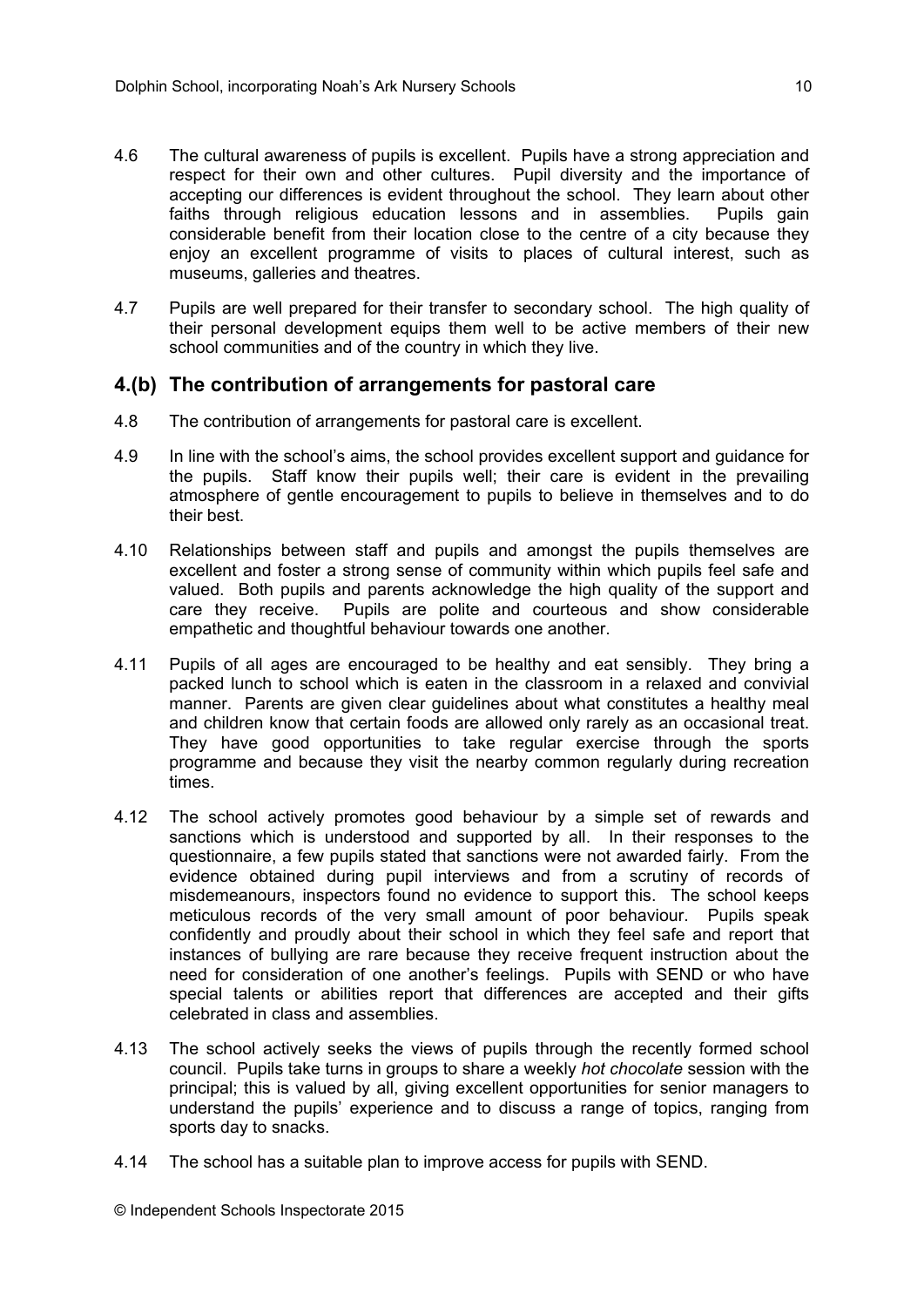#### **4.(c) The contribution of arrangements for welfare, health and safety**

- 4.15 The contribution of arrangements for welfare, health and safety is good.
- 4.16 The school has appropriate policies in place to promote pupils' safety and well-being which are carefully implemented. Most are up-to-date but a small number have not been updated sufficiently quickly to reflect the most recent requirements, although in these cases, the school's practices at the day-to-day level do so. The paperwork has lagged behind implementation. All policies met requirements by the end of the inspection. All staff receive appropriate training in safeguarding and useful links have been developed with local agencies.
- 4.17 The school has proper arrangements to reduce and manage the risks from fire and other potential hazards. Fire drills take place regularly. Careful risk assessments are carried out for all facilities and off-site visits. Highly efficient supervision of pupils walking to the nearby common for recreation and sports purposes ensures that they can benefit from this ready access to the external environment. Provision for sick pupils and those with SEND is well managed and a good number of staff have received appropriate training. Regular and thorough checks of site safety are undertaken by senior staff and any cause for concern receives attention. The site is complex and includes four separate locations. Great care is taken to maintain high standards of facilities and accommodation so that the physical safety of pupils receives due attention.
- 4.18 In the past, staff have sometimes been appointed before all required checks have been carried out. For example, although all staff had barring list checks prior to taking up their appointment, in a small number of cases, checks from the Disclosure and Barring Service had not always been received in time. Pupils were not placed at risk as a result of these shortcomings, as those in question were accompanied and supervised by other staff. In isolated cases, staff files lacked key details such as the record of the check of qualifications.
- 4.19 Admission and attendance registers contain the required information, are suitably maintained and are properly stored for the required time.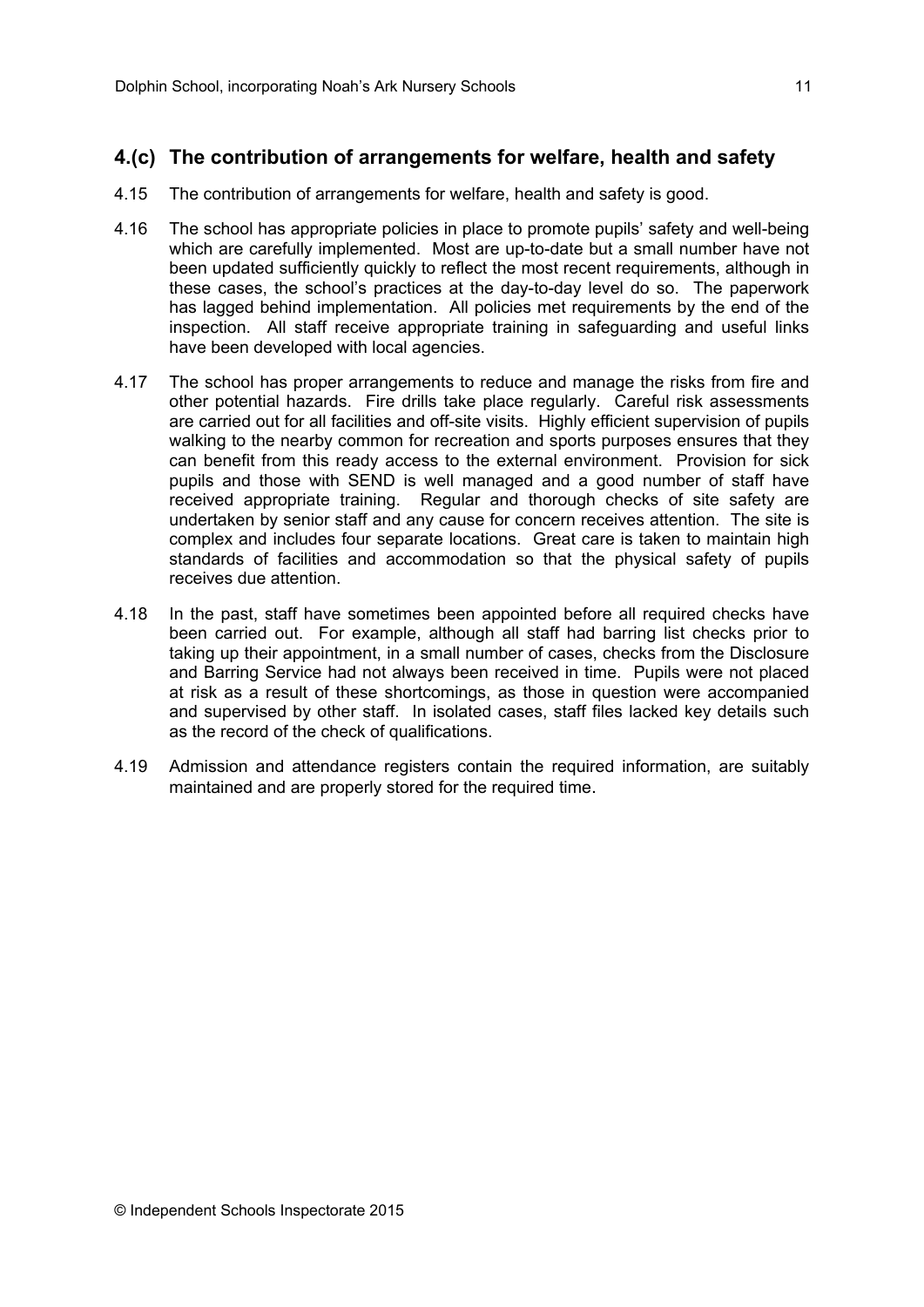## **5. THE EFFECTIVENESS OF GOVERNANCE, LEADERSHIP AND MANAGEMENT**

#### **5.(a) The quality of governance**

- 5.1 The quality of governance is sound.
- 5.2 Governors are strongly committed to fulfilling the aims of the school by maintaining its special ethos and qualities. Each governor has a designated area of responsibility covering the continuance of the school's heritage, safeguarding, finance, property and marketing. They bring a broad range of expertise to their roles which is used well to provide effective oversight and guidance of the school in most respects. A number of governors live locally and have children who attend Dolphin school. This enables a clear and informed view of future development needs. Governors meet at least termly or more often, as required. Minutes of meetings are detailed and demonstrate that key issues are analysed and debated carefully. In this way, governance ensures that senior managers within the school are offered support, challenge and stimulus for improvement. In the present structure, there is no governor who has specific expertise in education meaning that oversight of educational standards is insufficiently informed and relies heavily on reports from the principal. Evidence from a meeting with the chair of governors and a scrutiny of minutes show that plans to address this by increasing the composition of the governing body to include members with a background in education have already been agreed.
- 5.3 All governors undergo a careful induction to their role so that they understand their responsibilities for child protection, welfare and health and safety. Records show that appropriate training is regularly undertaken. The annual review of safeguarding policies and procedures is carried out appropriately. However, the monitoring of the content of regulatory policies and their implementation is insufficiently rigorous or timely, particularly in relation to policy content and the required checks on the recruitment of staff. Governors have not ensured that personnel with responsibility for maintaining these files have the requisite training to complete the records effectively.
- 5.4 Since the previous inspection, governors have invested heavily in the improvement of facilities to accommodate the planned expansion. In close consultation with the newly appointed principal, the governing body has drawn up a comprehensive strategic plan which will drive forward future development also. It has given careful consideration to all aspects so that good provision has been made for suitable investment in staff, accommodation and learning resources.

#### **5.(b) The quality of leadership and management, including links with parents, carers and guardians**

- 5.5 The quality of leadership and management, including links with parents, carers and guardians is good.
- 5.6 Senior leaders are united in their determination to preserve the school's ethos. They work well together, providing clear educational direction which ensures that all staff commit to the challenge of finding and celebrating the excellence in every pupil, thereby fulfilling the school's central aim. This shared common purpose has a significant impact on the pupils' well-being; they thrive in a warm and caring environment in which each pupil knows that they are valued. In conversations and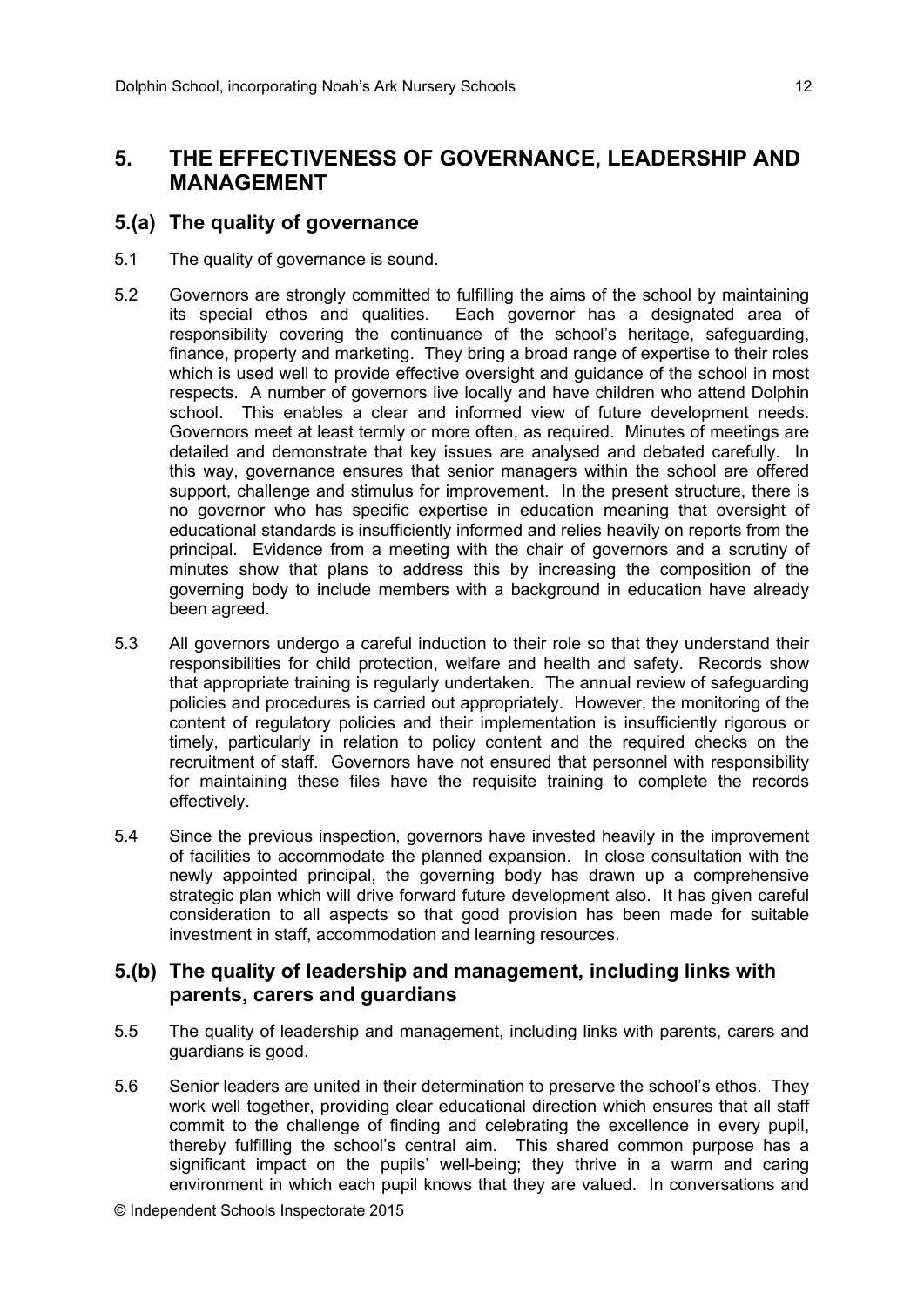in their responses to the questionnaire, pupils confirmed that they were happy at school.

- 5.7 Each morning begins with staff meeting together in a short act of collective worship and a thought for the day which focuses on the personal contribution each staff member can make to the success of the community as a whole. In this way, the school runs extremely well on a day-to-day basis. Responses from parents to the questionnaire show that the overwhelming majority feel that the school is well led and managed.
- 5.8 The principal, although new to the school, has a clear vision for future improvement and a well-informed understanding of the school's current stage of development. The structure of the senior leadership group has been reviewed with governors and will be completed by a second deputy, already appointed but not yet in post. An additional role has been created, giving specific responsibility for the continuance of the school's ethos. With the governors, the existing leadership team has formulated a comprehensive school development plan with the core aim being to formalize the role of middle managers who will be tasked with implementing formal structures in the assessment of teaching and learning so that self-assessment and reflection as a tool for school development becomes an embedded practice. At present, a great deal of information about each pupils' educational welfare is collated and discussed during staff meetings or more informally. However, there are few formal systems to analyse the overall effectiveness of new curriculum initiatives or to set targets and analyse pupil progress against potential. Little progress has been made in meeting the recommendation from the previous inspection to complete the process of mapping the relevant use of ICT in schemes of work. The development plan sets out the need to appoint subject leaders with specific expertise so that the delivery and content of the educational provision and care can be formally evaluated as part of the drive for on-going improvement.
- 5.9 The school has appropriate policies in place which are reviewed and implemented effectively in the main, although scrutiny of these prior to the inspection showed that the management has not been sufficiently rigorous in ensuring that they all reflected the most recent requirements, although practice did so. Once identified, the school took immediate action to deal with shortcomings.
- 5.10 The school is successful in recruiting and retaining suitably qualified staff. The centralised register accurately records the recruitment checks concerning references, qualifications, medical fitness and professional background but in a few cases the requirement to complete all checks before the successful applicant begins work has not been followed. Pupils were not at risk, however. All staff receive appropriate and regular training in safeguarding and in welfare, health and safety. A careful induction process ensures that new staff quickly become part of a committed and mutually supportive team. Teaching assistants and non-teaching staff report that they feel well supported within a caring community so that they make a strong contribution to the efficient running of the school. Senior management responds positively to requests for professional development opportunities and records show that training in how children learn best is frequent, contributing to the personal development of the pupils.
- 5.11 The school has excellent relationships with parents; all those who responded to the questionnaire felt that their child is well cared for and the overwhelming majority confirm their satisfaction with the degree of communication between home and school. Parents appreciate the comprehensive range of information available to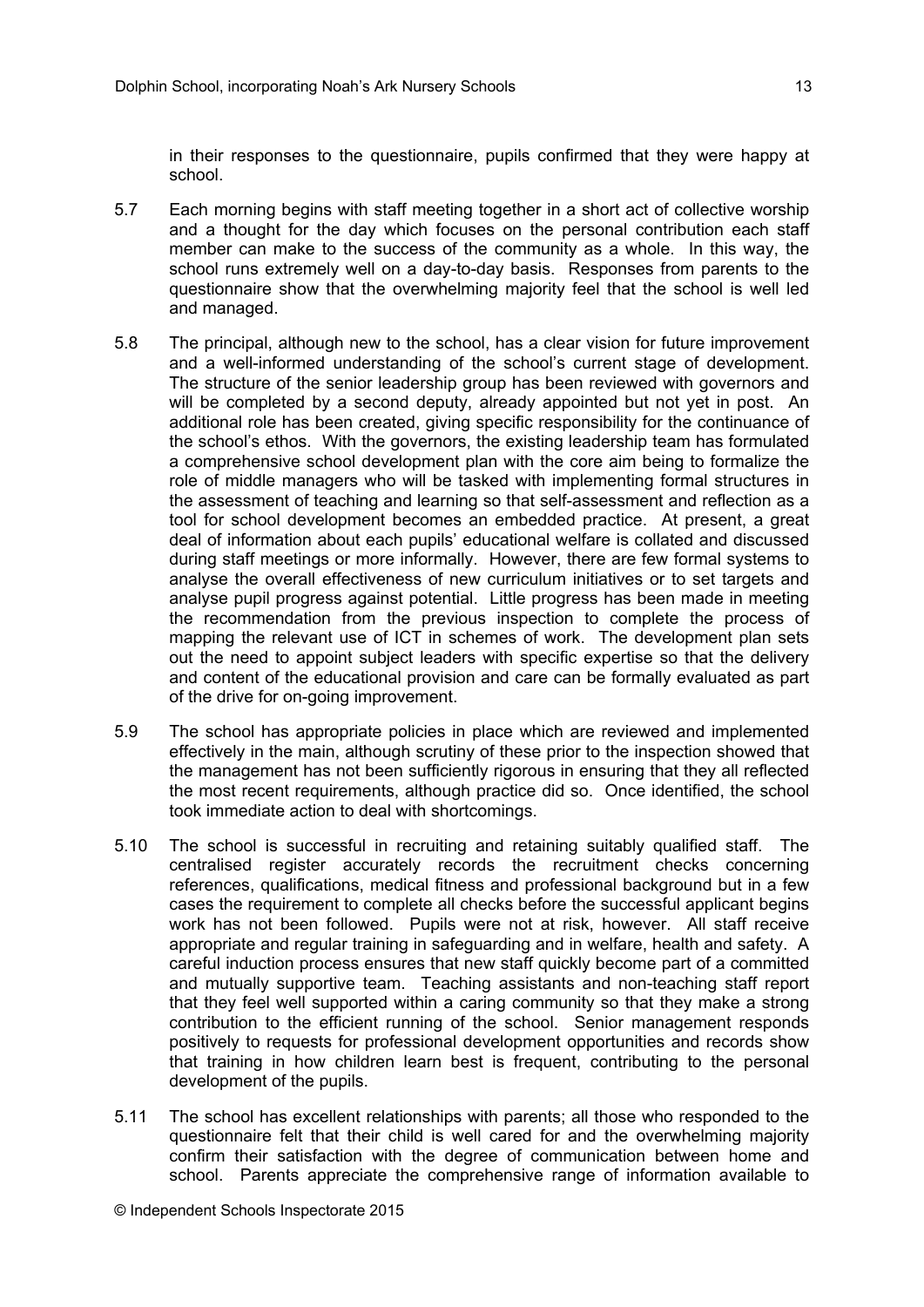them through the weekly newsletters. An increasing amount of communication by email and through the parents portal on the website is making a positive impact in maintaining high standards of easy communication. By the end of the inspection, access to regulatory policies was made available to the parents of prospective pupils as required.

- 5.12 Personal contact between staff and parents is frequent, characterised by an understanding of individual needs and genuine care for the well-being of the family as a whole. Parents are encouraged to discuss any concerns and most report that issues are swiftly and sensitively addressed. Scrutiny of records show that complaints are infrequent, receive due attention and are handled in accordance with the school's policy.
- 5.13 Excellent opportunities exist for parents to be included in the life of the school through invitations to attend the weekly prayer group or school assemblies and a wide variety of organised social events. There is an active parents association, with an elected representative from each class forming the committee. Social events are well attended, which fosters a strong sense of community. The strong relationships that exist between home and school create a stable and supportive environment for pupils and make a positive impact on their personal development.
- 5.14 Regular formal and informal feedback is provided through two parents meetings and an annual report. Families are greeted by senior managers at the start and end of the day, so that opportunities to access information are immediate. Written reports are detailed and tailored to the individual, identifying progress and setting targets for improvement.

**What the school should do to improve is given at the beginning of the report in section 2.**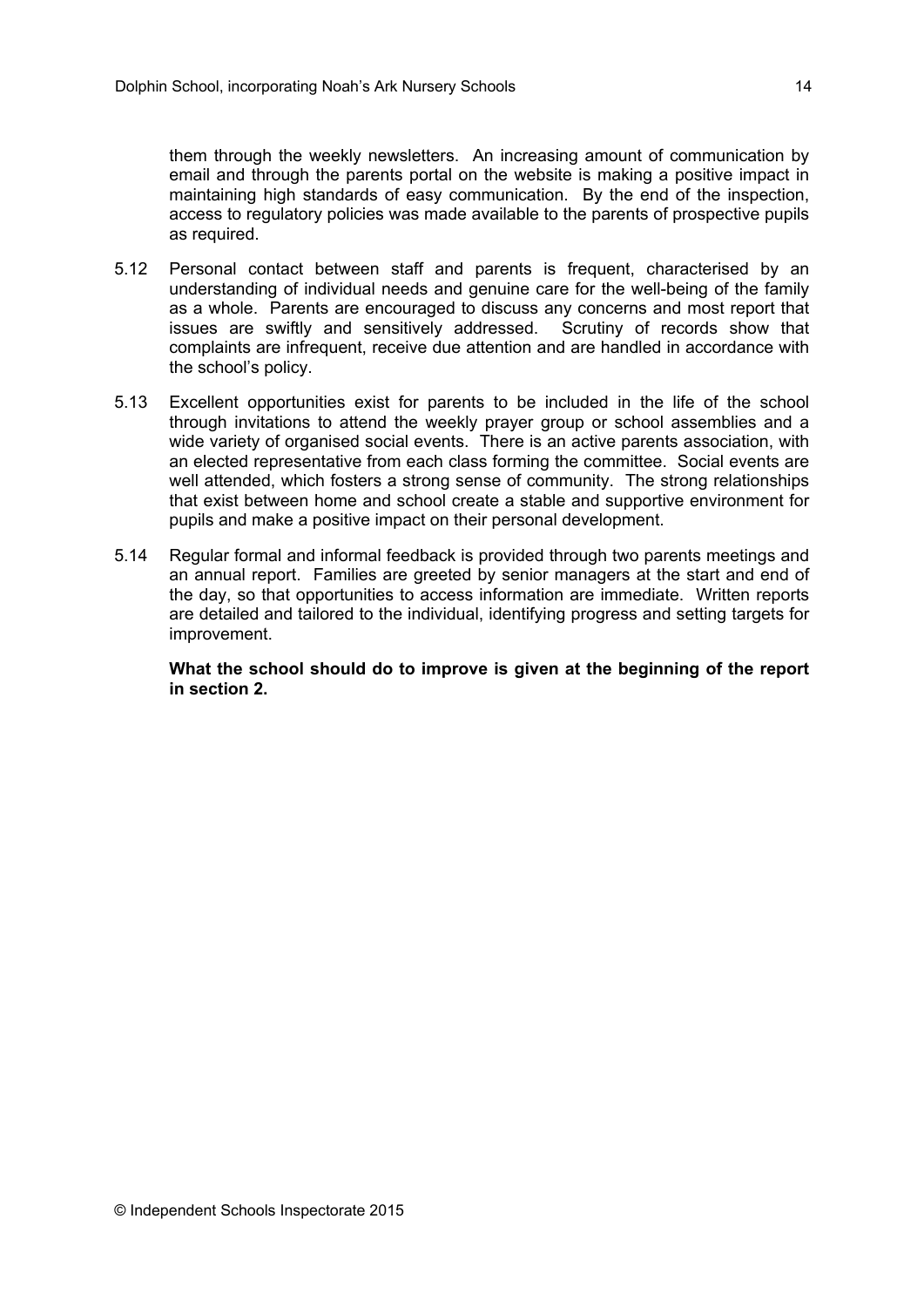## **6. THE EFFECTIVENESS OF THE EARLY YEARS FOUNDATION STAGE**

#### **6.(a) How well the early years provision meets the needs of the range of children who attend**

- 6.1 The settings make outstanding provision in meeting the needs of the range of children who attend.
- 6.2 Staff know the children extremely well so that they are able to ensure that planning of activities matches the needs of all. Educational programmes for children under the age of three are carefully structured so that excellent progress is made in their communication, language, social, emotional and physical development. For older children, a rich, varied curriculum enables every child, including those with SEND and EAL, to reach and frequently exceed the level of development typical for their age.
- 6.3 Children are well supported to acquire the skills and capacity to learn effectively so that they are well prepared for the next stages of their learning. Stimulating environments within each of the four settings provide many opportunities for active learning, whilst the broad curriculum provides a wide range of experiences, delivered through a well-structured balance of child-led or adult-initiated activities. Opportunities to explore the external environment are inconsistent across the EYFS. In Reception, children make daily trips to the nearby common which offers excellent opportunities to learn about nature and to experience a wide range of natural resources. Younger children have more restricted opportunities to use the outdoor space available to them, which is not always a sufficiently-stimulating environment. Within each of the settings, resources such as puppets and inter-active games are plentiful and well-used to stimulate interest and promote. Staff use spontaneous events well, such as a thunderstorm, to stimulate children's interest in the world around them.
- 6.4 Staff have high expectations for the children. They take great care to present activities which motivate and enthuse. Continuous reflective practice, based on highly effective observation and assessment, results in careful adaptations to activities, teaching strategies and expected outcomes based on the needs of individual children of all ages and abilities, including those with SEND or EAL.
- 6.5 Parents of children in the EYFS were overwhelmingly positive in their responses to the pre-inspection questionnaire and meetings with parents during the inspection confirmed a high level of satisfaction. Parents report that they feel welcomed and appreciate the efforts made to understand their child's care needs and level of development so that children settle quickly and happily. They remain well informed about their child's progress throughout their time in the EYFS because consultation, both formal and informal, is encouraged. An excellent range of general information is also provided to parents, who also have opportunities to attend *Parental Involvement* workshops to learn about ways to support their children at home.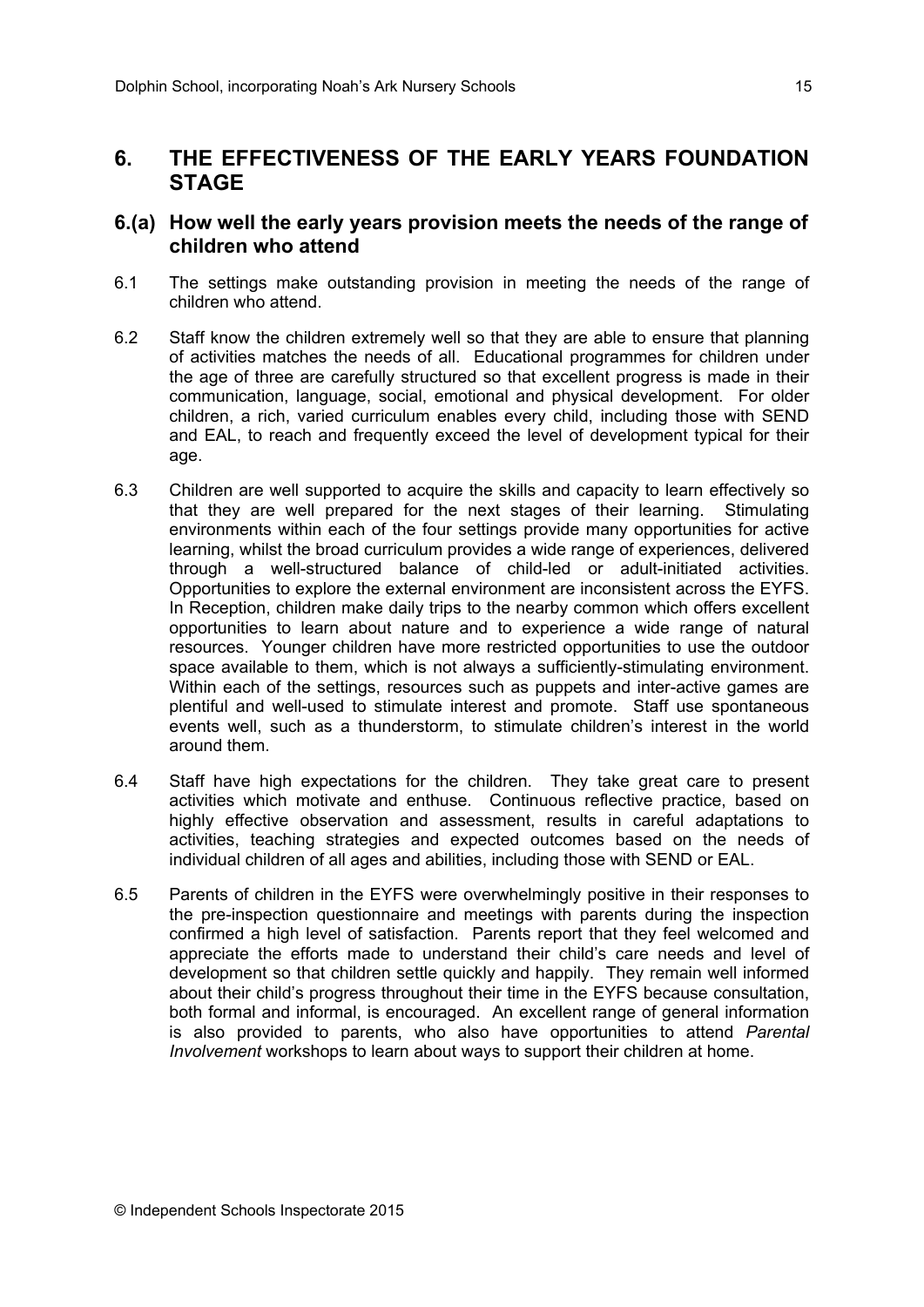#### **6.(b) The contribution of the early years provision to children's wellbeing**

- 6.6 The contribution of the early years provision to children's well-being is outstanding.
- 6.7 Each child is welcomed warmly so that a secure emotional attachment to a key person begins from their first days in the EYFS. Once they are settled happily, they are gently encouraged to form strong bonds with other staff also. Clear, regular routines provide a sense of security so that children separate happily from their parents and join in activities eagerly.
- 6.8 Priority is given to children's personal, social and emotional development, with high expectations for behaviour. Staff act as role models, so that children learn how to speak courteously to one another and to share and take turns. Simple classroom rules and special helper responsibilities encourage consideration for others and cooperation. Children were observed to talk and play happily and readily ask for help from other children as well as adults.
- 6.9 As children mature, they are encouraged to become increasingly independent. Children in the nurseries put on their coats and change their shoes whilst older children take responsibility for their belongings and are encouraged to use the classroom resources carefully and safely. Weekly dance classes and regular sports activities promote an understanding of the importance of physical exercise. Fresh drinking water is available at all times, healthy eating is actively promoted so that they understand which foods are good for them. Children are very well supported as they develop independent personal hygiene habits.
- 6.10 Nursery staff are sensitive to the children's emotional needs as they prepare to move on to full-time school. Extended stay sessions for older children in the nurseries prepare them well for the longer day but there are few opportunities to visit the main school prior to transition. Children in Reception class at Dolphin School have many opportunities to mix with older pupils within this close-knit community, preparing them well for the transition to Year 1.

#### **6.(c) The leadership and management of the early years provision**

- 6.11 Leadership and management of the EYFS requires improvement.
- 6.12 Oversight of provision and care by governors is insufficient because they are not fully conversant with their responsibilities under the EYFS regulatory requirements and to date, have had very limited involvement with the settings.
- 6.13 Oversight by managers of the nursery schools and Reception is effective in monitoring the quality of assessment and planning so that they fulfil their responsibilities to meet the learning and development requirements of the EYFS. However, senior leaders have a limited oversight of the EYFS provision as a whole because there is no overall management responsibility and few established links between staff in the various settings. Systems, policies and procedures are not always used consistently between the nursery schools and Reception to create a uniform provision which meets current regulations. Recruitment processes are insufficiently secure, so that the requirement to complete all necessary checks or to obtain statements of disqualification by association has not been followed in a small number of cases.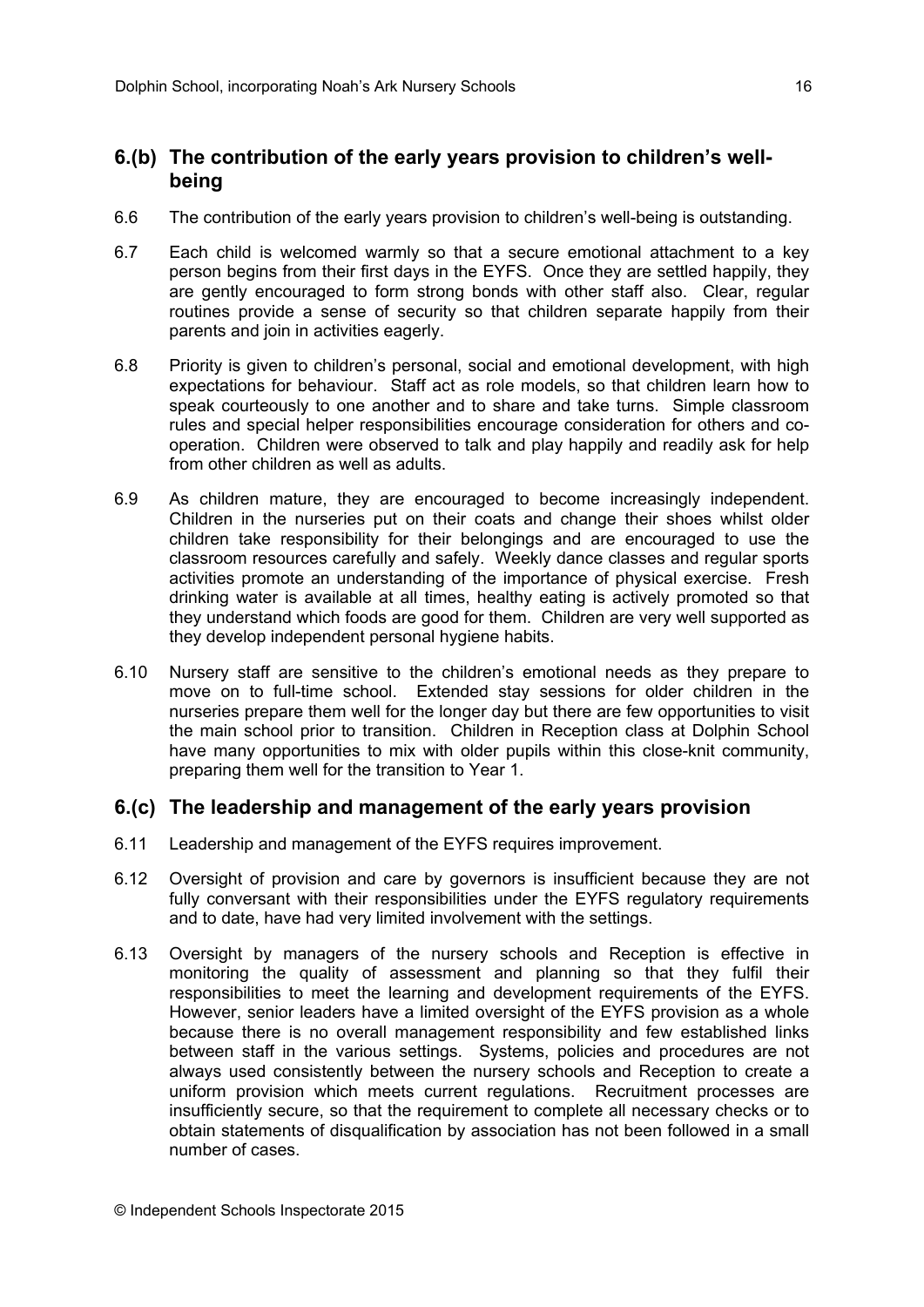- 6.14 The day-to-day running of each setting is well managed. Evaluation of practice by staff with management responsibility is a strength; activities are amended based on an assessment of their success in meeting the children's needs. Within each setting, risk assessments are comprehensive and daily safety checks are rigorously implemented to ensure potential hazards are swiftly removed. Staff are highly successful in creating an environment which is welcoming, safe and stimulating, in which children are happy and thriving.
- 6.15 Staff report that they feel well supported in their professional development and records confirm that they are given appropriate access to further training which has a positive impact on care practice. Separate policies for performance management of staff in the nurseries and Reception are in place but formal systems to appraise and evaluate practice have not yet been fully implemented for all staff. A review is currently underway to unify these systems.
- 6.16 Close partnerships between parents and staff ensure that children's needs are recognised, including those with SEND. Good links have been established with external agencies to secure appropriate interventions, so that children receive additional support where necessary.

#### **6.(d) The overall quality and standards of the early years provision**

- 6.17 The overall quality and standards of the EYFS require improvement.
- 6.18 Children of all ages and abilities, including those with SEND, make good and most frequently excellent progress in their learning and personal development. Assessment data are carefully collated and confirms that almost all children reach and many exceed the Early Learning Goals by the end of the foundation stage. Those few children who do not make the expected progress are carefully monitored and receive appropriate support, including from external agencies, where required.
- 6.19 Children display the characteristics of effective learners. They are highly inquisitive, eager to participate and confident to share what they have learnt with others. They listen attentively, developing excellent listening skills from a young age. In the nurseries, children can recognise sounds, and some begin to recognise familiar words. By the end of Reception, the more able children are reading fluently for their age and can write independently for a variety of situations such as creating shopping lists in the role play area or giving an account of a visit to a local park. They made plausible attempts to spell complex words when devising signs for a garden centre in the role play area. The youngest children use language confidently to say what they can do; they recognise colours, and can count accurately up to five, with the most able encouraged to go further. Older children have a secure understanding of mathematical concepts and use this to solve well-presented, challenging problems such as discovering which container has the greater capacity. Children develop familiarity with ICT, confidently controlling a mouse when working independently on a computer.
- 6.20 Provision for all children, including those with SEND and/or EAL is good. When children with additional needs are given sufficient support to participate fully, they make rapid progress in relation to their starting point and ability.
- 6.21 Children thrive in this caring, supportive environment; an atmosphere of calm and order prevails which promotes their overall well-being. Children feel safe because staff understand their need for security and consistency of daily routines. Evaluation of practice within each setting is a strength but there is no overall assessment of the